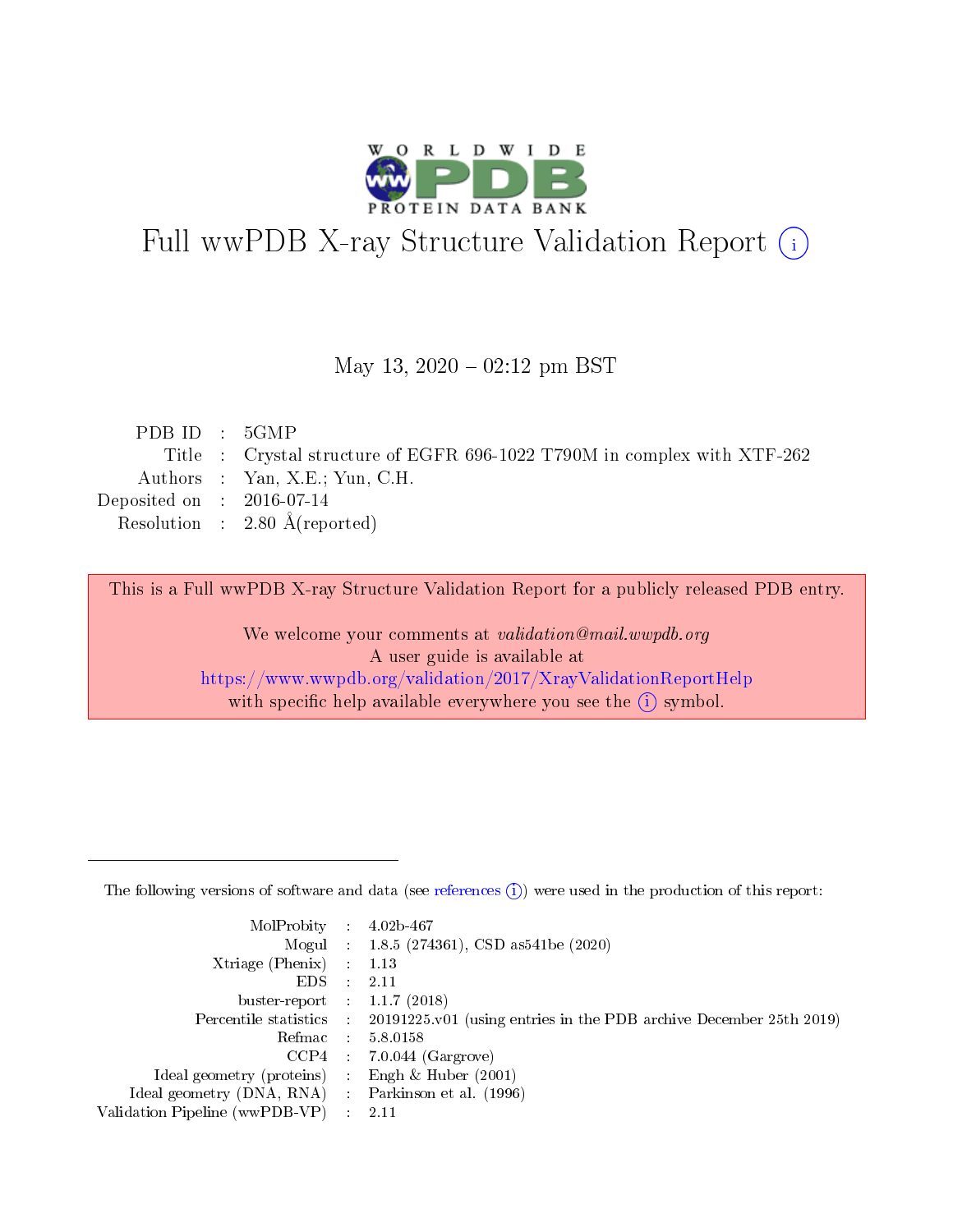# 1 [O](https://www.wwpdb.org/validation/2017/XrayValidationReportHelp#overall_quality)verall quality at a glance  $(i)$

The following experimental techniques were used to determine the structure: X-RAY DIFFRACTION

The reported resolution of this entry is 2.80 Å.

Percentile scores (ranging between 0-100) for global validation metrics of the entry are shown in the following graphic. The table shows the number of entries on which the scores are based.



| Metric                | Whole archive<br>$(\#\text{Entries})$ | Similar resolution<br>$(\#\text{Entries}, \text{resolution range}(\text{\AA}))$ |
|-----------------------|---------------------------------------|---------------------------------------------------------------------------------|
| $R_{free}$            | 130704                                | $3140 (2.80 - 2.80)$                                                            |
| Clashscore            | 141614                                | $3569(2.80-2.80)$                                                               |
| Ramachandran outliers | 138981                                | 3498 (2.80-2.80)                                                                |
| Sidechain outliers    | 138945                                | $3500(2.80-2.80)$                                                               |
| RSRZ outliers         | 127900                                | $3078(2.80-2.80)$                                                               |

The table below summarises the geometric issues observed across the polymeric chains and their fit to the electron density. The red, orange, yellow and green segments on the lower bar indicate the fraction of residues that contain outliers for  $>=3, 2, 1$  and 0 types of geometric quality criteria respectively. A grey segment represents the fraction of residues that are not modelled. The numeric value for each fraction is indicated below the corresponding segment, with a dot representing fractions  $\epsilon=5\%$  The upper red bar (where present) indicates the fraction of residues that have poor fit to the electron density. The numeric value is given above the bar.

| 8%            |     |     |    |    |
|---------------|-----|-----|----|----|
| ດດ 1<br>ב טכי | 49% | 35% | 8% | 8% |

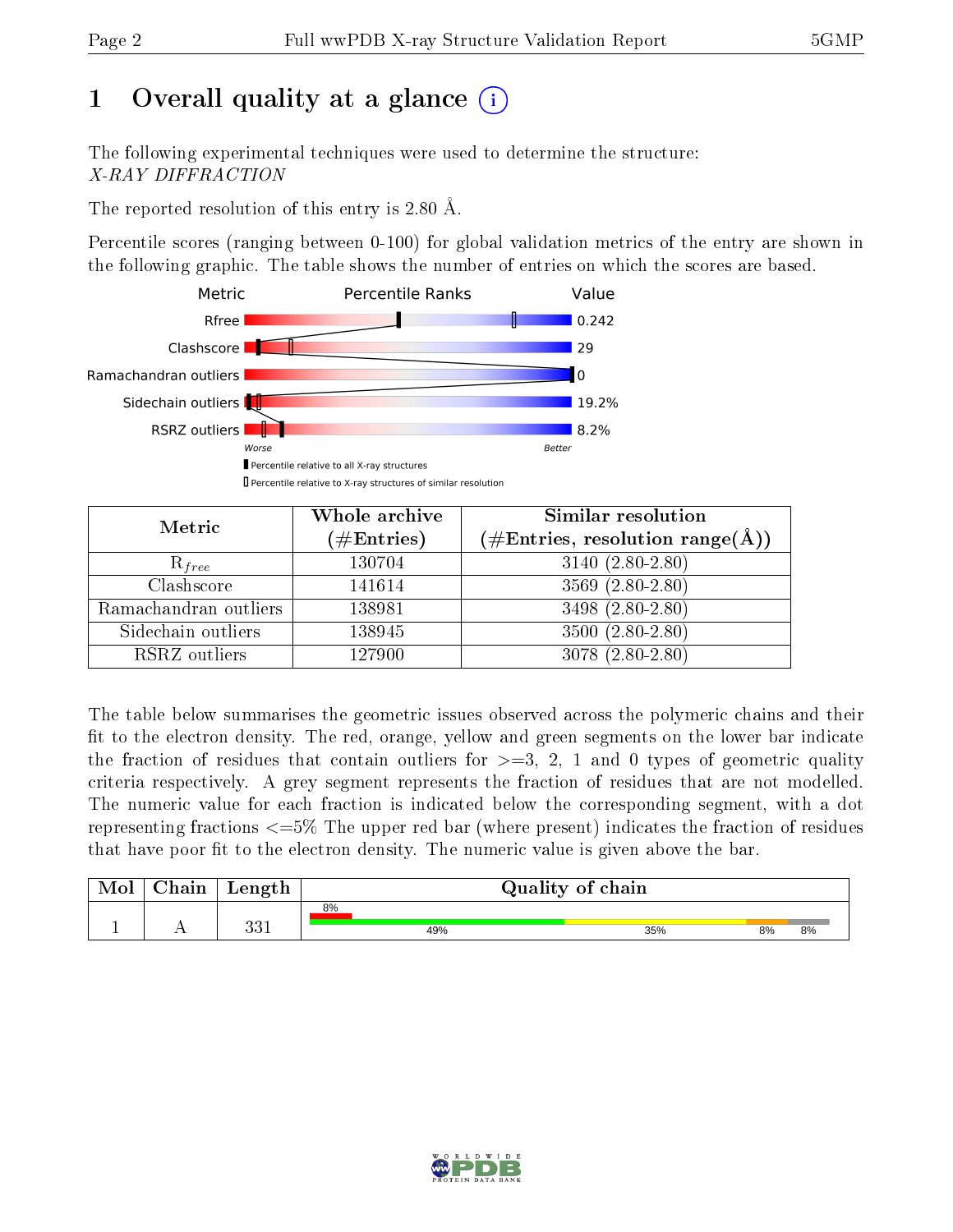# 2 Entry composition  $\left( \cdot \right)$

There are 3 unique types of molecules in this entry. The entry contains 2437 atoms, of which 0 are hydrogens and 0 are deuteriums.

In the tables below, the ZeroOcc column contains the number of atoms modelled with zero occupancy, the AltConf column contains the number of residues with at least one atom in alternate conformation and the Trace column contains the number of residues modelled with at most 2 atoms.

Molecule 1 is a protein called Epidermal growth factor receptor.

| Mol | Chain | Residues | Atoms                    |        |     |     | ZeroOcc | $\mid$ AltConf $\mid$ Trace |  |  |
|-----|-------|----------|--------------------------|--------|-----|-----|---------|-----------------------------|--|--|
|     |       | $305\,$  | $\mathrm{Tota}.$<br>2367 | 1522 - | 397 | 429 | 19      |                             |  |  |

There are 5 discrepancies between the modelled and reference sequences:

| Chain | Residue | Modelled   | Actual | Comment             | Reference          |
|-------|---------|------------|--------|---------------------|--------------------|
|       | 692     | GLY        |        | expression tag      | <b>UNP P00533</b>  |
|       | 693     | ALA        |        | expression tag      | <b>UNP P00533</b>  |
|       | 694     | <b>MET</b> |        | expression tag      | <b>UNP P00533</b>  |
|       | 695     | <b>GLY</b> |        | expression tag      | <b>UNP P00533</b>  |
|       | 790     | MET        | THR.   | engineered mutation | $\vert$ UNP P00533 |

• Molecule 2 is N-[3-[2-][2-methoxy-4-(4-methylpiperazin-1-yl)phenyl|amino]-5-methyl-7-o xidanylidene-pyrido[2,3-d]pyrimidin-8-yl]phenyl]prop-2-enamide (three-letter code: F62) (formula:  $C_{29}H_{31}N_7O_3$ ).



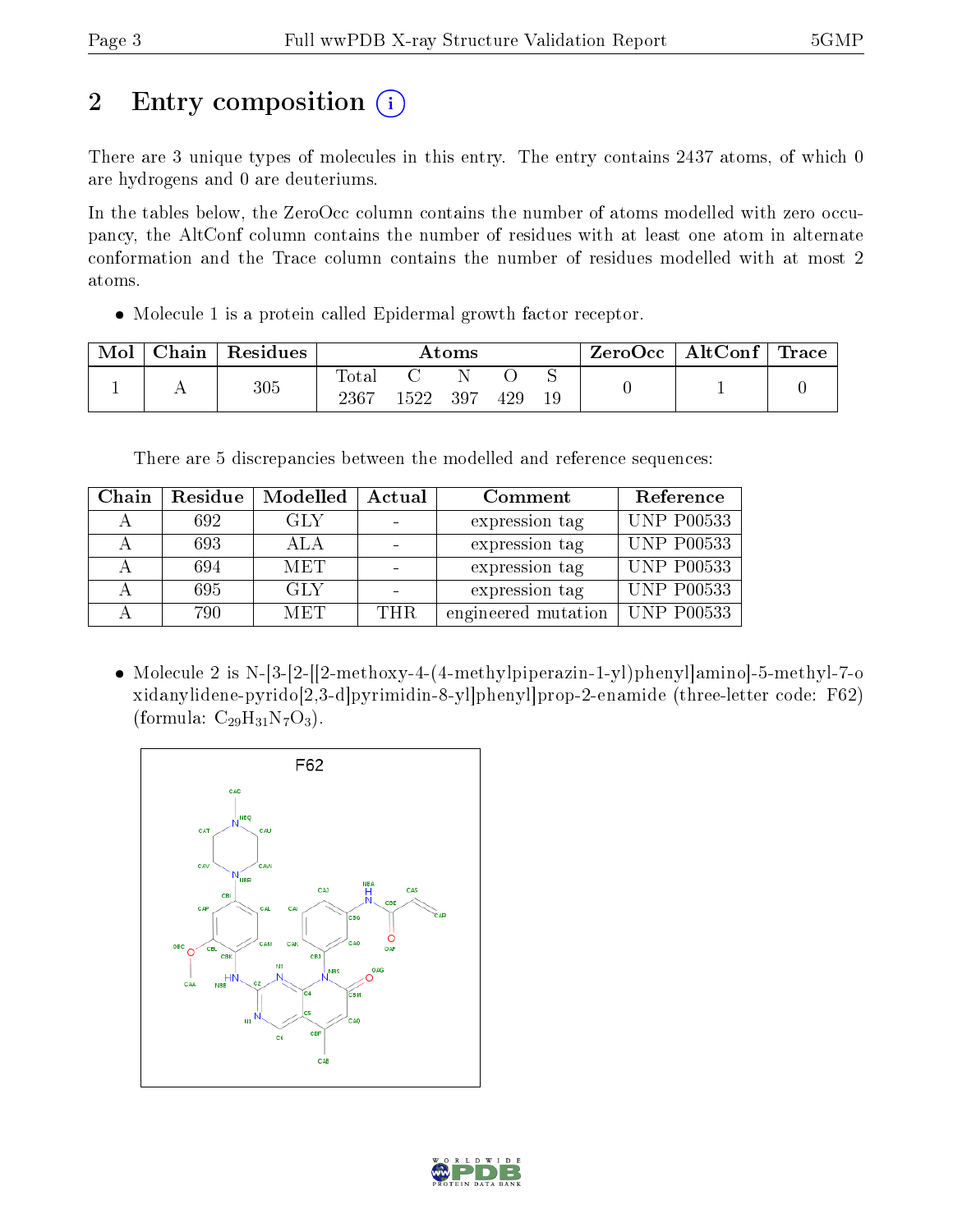|  | $\text{Mol}$   Chain   Residues | Atoms     |  |  | $ZeroOcc \   \ AltConf$ |  |
|--|---------------------------------|-----------|--|--|-------------------------|--|
|  |                                 | Total C N |  |  |                         |  |

 $\bullet\,$  Molecule 3 is water.

|  | $\text{Mol}$   Chain   Residues | Atoms | ZeroOcc   AltConf |  |
|--|---------------------------------|-------|-------------------|--|
|  |                                 | Total |                   |  |

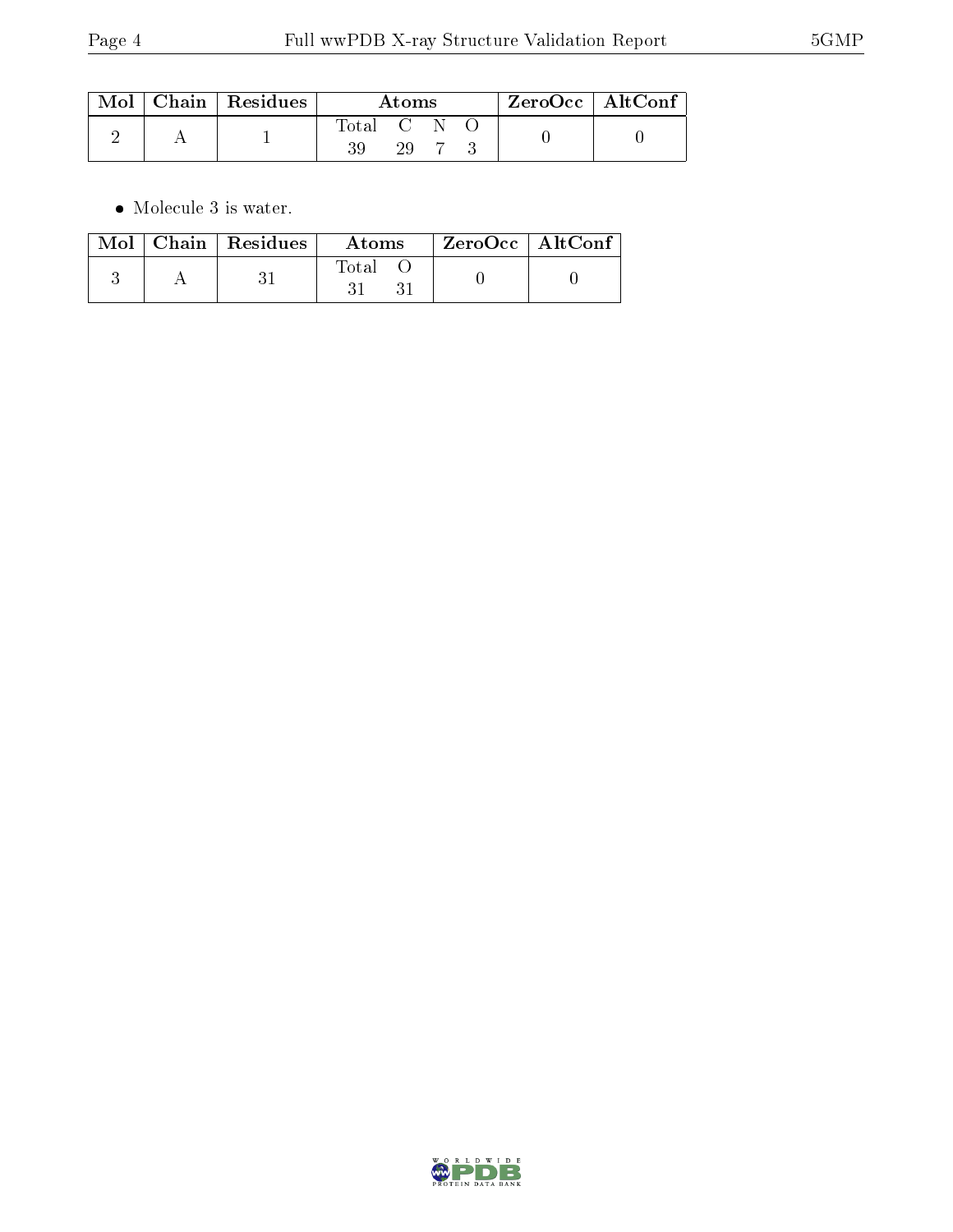# 3 Residue-property plots  $(i)$

These plots are drawn for all protein, RNA and DNA chains in the entry. The first graphic for a chain summarises the proportions of the various outlier classes displayed in the second graphic. The second graphic shows the sequence view annotated by issues in geometry and electron density. Residues are color-coded according to the number of geometric quality criteria for which they contain at least one outlier: green  $= 0$ , yellow  $= 1$ , orange  $= 2$  and red  $= 3$  or more. A red dot above a residue indicates a poor fit to the electron density (RSRZ  $> 2$ ). Stretches of 2 or more consecutive residues without any outlier are shown as a green connector. Residues present in the sample, but not in the model, are shown in grey.



• Molecule 1: Epidermal growth factor receptor

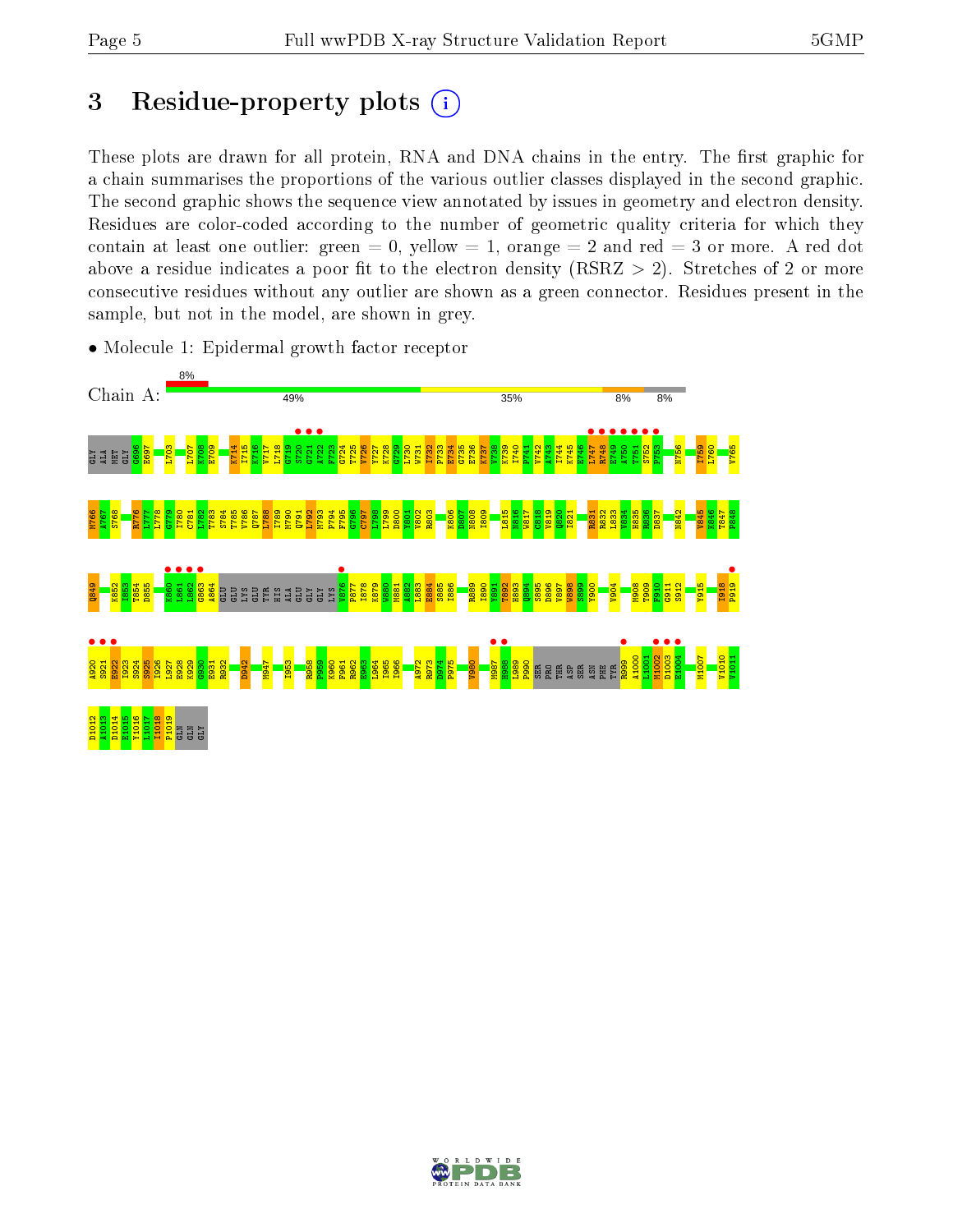# 4 Data and refinement statistics  $(i)$

| Property                                                             | Value                                                    | Source     |
|----------------------------------------------------------------------|----------------------------------------------------------|------------|
| $\overline{\text{Space}}$ group                                      | I 2 3                                                    | Depositor  |
| Cell constants                                                       | 145.34Å<br>$145.34\text{\AA}$<br>145.34Å                 |            |
| a, b, c, $\alpha$ , $\beta$ , $\gamma$                               | $90.00^\circ$<br>$90.00^\circ$<br>$90.00^\circ$          | Depositor  |
| Resolution $(A)$                                                     | $45.96 - 2.80$                                           | Depositor  |
|                                                                      | $45.96 = 2.80$                                           | <b>EDS</b> |
| % Data completeness                                                  | $99.4(45.96-2.80)$                                       | Depositor  |
| (in resolution range)                                                | 99.5 (45.96-2.80)                                        | <b>EDS</b> |
| $R_{merge}$                                                          | (Not available)                                          | Depositor  |
| $\mathrm{R}_{sym}$                                                   | (Not available)                                          | Depositor  |
| $\langle I/\sigma(I) \rangle$ <sup>1</sup>                           | $2.06$ (at 2.81Å)                                        | Xtriage    |
| Refinement program                                                   | PHENIX 1.8.4 1496                                        | Depositor  |
|                                                                      | $\overline{0.212}$ , 0.241                               | Depositor  |
| $R, R_{free}$                                                        | 0.217<br>0.242<br>$\frac{1}{2}$                          | DCC        |
| $R_{free}$ test set                                                  | 622 reflections $(4.89\%)$                               | wwPDB-VP   |
| Wilson B-factor $(A^2)$                                              | 48.9                                                     | Xtriage    |
| Anisotropy                                                           | 0.000                                                    | Xtriage    |
| Bulk solvent $k_{sol}(e/\mathring{A}^3)$ , $B_{sol}(\mathring{A}^2)$ | 0.34, 60.4                                               | <b>EDS</b> |
| L-test for twinning <sup>2</sup>                                     | $\langle  L  \rangle = 0.50, \langle L^2 \rangle = 0.33$ | Xtriage    |
| Estimated twinning fraction                                          | $0.034$ for $-l,-k,-h$                                   | Xtriage    |
| $F_o, F_c$ correlation                                               | 0.92                                                     | <b>EDS</b> |
| Total number of atoms                                                | 2437                                                     | wwPDB-VP   |
| Average B, all atoms $(A^2)$                                         | 45.0                                                     | wwPDB-VP   |

Xtriage's analysis on translational NCS is as follows: The largest off-origin peak in the Patterson function is  $3.27\%$  of the height of the origin peak. No significant pseudotranslation is detected.

<sup>&</sup>lt;sup>2</sup>Theoretical values of  $\langle |L| \rangle$ ,  $\langle L^2 \rangle$  for acentric reflections are 0.5, 0.333 respectively for untwinned datasets, and 0.375, 0.2 for perfectly twinned datasets.



<span id="page-5-1"></span><span id="page-5-0"></span><sup>1</sup> Intensities estimated from amplitudes.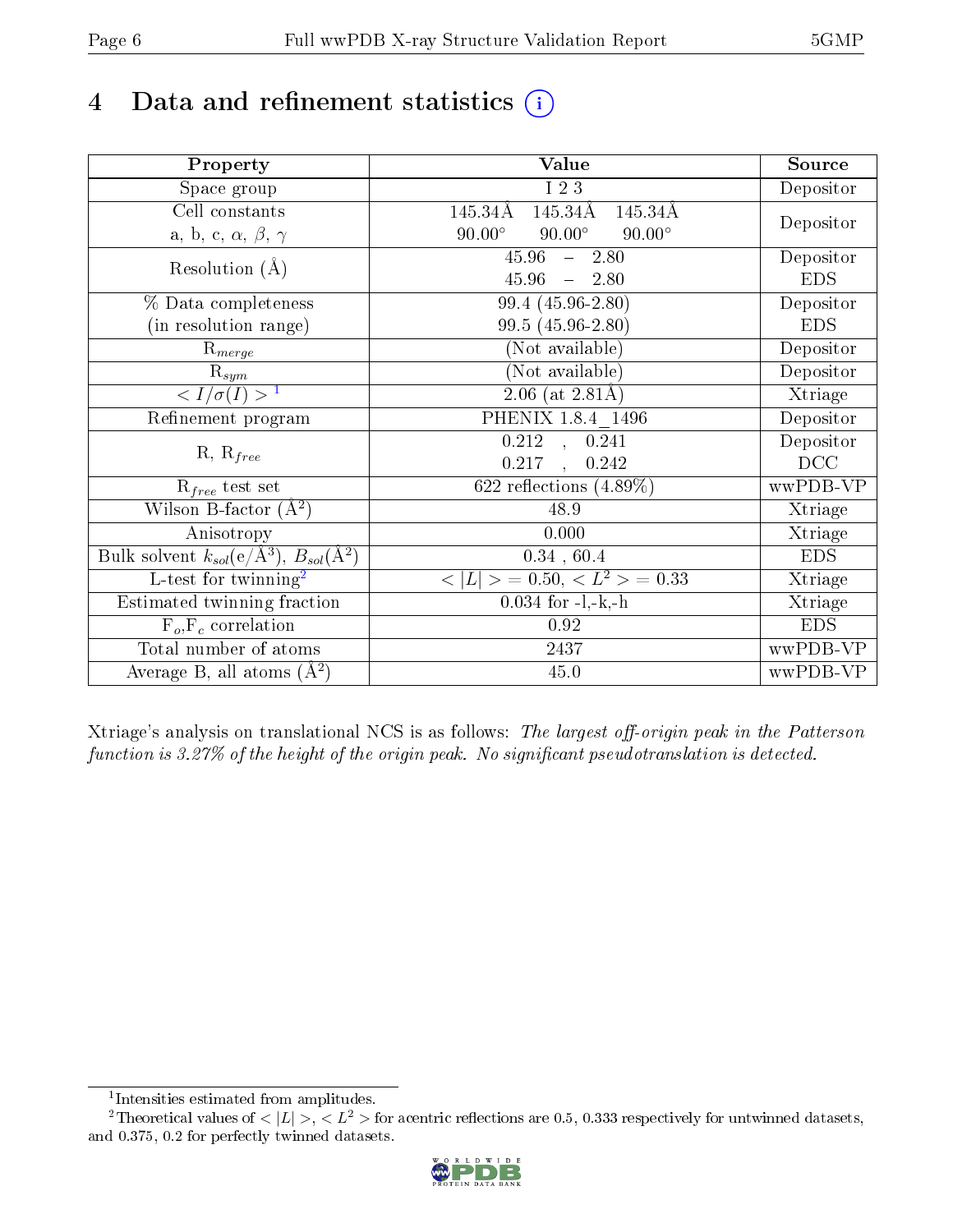# 5 Model quality  $(i)$

## 5.1 Standard geometry (i)

Bond lengths and bond angles in the following residue types are not validated in this section: F62

The Z score for a bond length (or angle) is the number of standard deviations the observed value is removed from the expected value. A bond length (or angle) with  $|Z| > 5$  is considered an outlier worth inspection. RMSZ is the root-mean-square of all Z scores of the bond lengths (or angles).

| $Mol \mid$ | Chain |      | Bond lengths                   | Bond angles |                    |  |
|------------|-------|------|--------------------------------|-------------|--------------------|--|
|            |       |      | RMSZ $\mid \#Z \mid >5$   RMSZ |             | $\# Z  > 5$        |  |
|            |       | 0.55 | 0/2419                         | 0.57        | $1/3283$ $(0.0\%)$ |  |

There are no bond length outliers.

All (1) bond angle outliers are listed below:

|  |  | $\mid$ Mol $\mid$ Chain $\mid$ Res $\mid$ Type $\mid$ $\mid$ Atoms $\mid$ | Observed $(^\circ)$   Ideal $(^\circ)$ |        |
|--|--|---------------------------------------------------------------------------|----------------------------------------|--------|
|  |  | 797   CYS   N-CA-CB   -5.52                                               | 100.66                                 | 110 60 |

There are no chirality outliers.

There are no planarity outliers.

## $5.2$  Too-close contacts  $(i)$

In the following table, the Non-H and H(model) columns list the number of non-hydrogen atoms and hydrogen atoms in the chain respectively. The H(added) column lists the number of hydrogen atoms added and optimized by MolProbity. The Clashes column lists the number of clashes within the asymmetric unit, whereas Symm-Clashes lists symmetry related clashes.

| Mol |      |      |     | Chain   Non-H   H(model)   H(added)   Clashes   Symm-Clashes |
|-----|------|------|-----|--------------------------------------------------------------|
|     | 2367 | 2352 | 138 |                                                              |
|     |      |      |     |                                                              |
|     |      |      |     |                                                              |
|     | 9437 | 2352 |     |                                                              |

The all-atom clashscore is defined as the number of clashes found per 1000 atoms (including hydrogen atoms). The all-atom clashscore for this structure is 29.

All (140) close contacts within the same asymmetric unit are listed below, sorted by their clash magnitude.

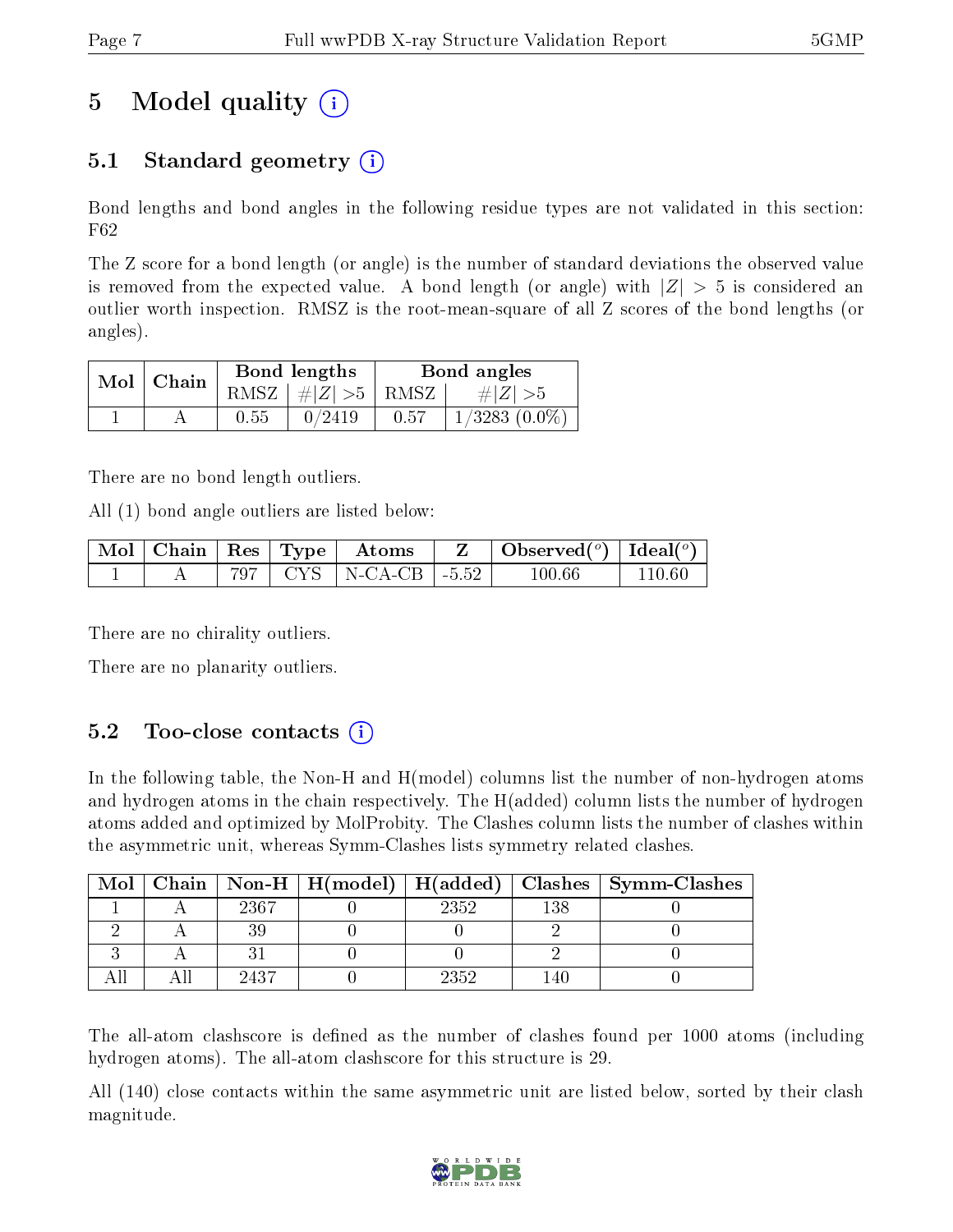| Atom-1               | $\boldsymbol{\mathrm{Atom}\text{-}2}$ | Interatomic      | Clash             |
|----------------------|---------------------------------------|------------------|-------------------|
|                      |                                       | distance $(\AA)$ | overlap $(A)$     |
| 1:A:715:ILE:HG21     | 1:A:1003:ASP:CB                       | 1.71             | 1.21              |
| 1:A:715:ILE:HD13     | 1: A: 1003: ASP: CB                   | 1.77             | 1.13              |
| 1: A:795:PHE:HB2     | 1:A:845:VAL:HG22                      | 1.28             | 1.10              |
| 1: A: 759: ILE: HD11 | 1:A:788:LEU:HD22                      | 1.32             | 1.06              |
| 1:A:734:GLU:HA       | 1:A:734:GLU:OE2                       | 1.53             | 1.05              |
| 1:A:780:ILE:CD1      | 1:A:788:LEU:HD12                      | 1.88             | 1.04              |
| 1:A:780:ILE:HD13     | 1:A:788:LEU:HD12                      | 1.40             | 0.98              |
| 1:A:877:PRO:O        | 1: A:881: MET:HG3                     | 1.64             | 0.97              |
| 1:A:759:ILE:CD1      | 1: A:788:LEU:HD22                     | 1.96             | 0.95              |
| 1:A:842:ASN:O        | 1: A:854:THR:HG22                     | 1.66             | 0.94              |
| 1: A:739: LYS: HD2   | 1: A:1007: MET:CB                     | 1.97             | 0.94              |
| 1: A:765: VAL:HG13   | 1:A:833:LEU:HD21                      | 1.51             | 0.92              |
| 1: A:780: ILE:CD1    | 1:A:788:LEU:CD1                       | 2.47             | 0.91              |
| 1: A:765: VAL:CG1    | 1:A:833:LEU:HD21                      | 2.02             | 0.90              |
| 1:A:831:ARG:O        | 1:A:832:ARG:HG3                       | 1.79             | 0.83              |
| 1:A:747:LEU:HD22     | 1:A:747:LEU:N                         | 1.94             | 0.81              |
| 1:A:792:LEU:O        | 1:A:794:PRO:HD3                       | 1.80             | 0.81              |
| 1: A:737: LYS: CG    | 1:A:737:LYS:O                         | 2.30             | 0.79              |
| 1: A:795:PHE:HB2     | $1:A:845:\overline{\text{VAL}:CG2}$   | 2.10             | 0.78              |
| 1:A:734:GLU:CA       | 1:A:734:GLU:OE2                       | 2.30             | 0.78              |
| 1: A:863: GLY:O      | 1: A:864: ALA:CB                      | 2.30             | 0.77              |
| 1:A:835:HIS:CE1      | 1:A.837:ASP:O                         | 2.38             | 0.76              |
| 1:A:715:ILE:CG2      | 1: A: 1003: ASP: CB                   | 2.61             | 0.74              |
| 1:A:1018:ILE:HD12    | 1:A:1019:PRO:HD2                      | 1.71             | 0.72              |
| 1:A:799:LEU:O        | 1: A:803:ARG:HG3                      | 1.90             | 0.71              |
| 1: A:926: ILE: HG22  | 1: A:931: GLU: HG2                    | 1.72             | 0.70              |
| 2:A:1101:F62:OAF     | 2:A:1101:F62:CAJ                      | 2.39             | 0.70              |
| 1: A:878: ILE: HG21  | 1: A:920:ALA:CB                       | 2.20             | 0.69              |
| 1:A:747:LEU:N        | 1:A:747:LEU:CD2                       | 2.56             | 0.68              |
| 1:A:883:LEU:HD13     | 1:A:927:LEU:HB2                       | 1.76             | 0.68              |
| 1: A:765: VAL:HG13   | 1:A:833:LEU:CD2                       | 2.22             | 0.68              |
| 1: A:863: GLY:O      | 1:A:864:ALA:HB2                       | 1.95             | 0.67              |
| 1:A:1018:ILE:HD12    | 3: A: 1229: HOH:O                     | 1.95             | 0.66              |
| 1: A:737: LYS: HG3   | 1:A:737:LYS:O                         | 1.95             | 0.66              |
| 1:A:999:ARG:O        | 1:A:1000:ALA:HB3                      | 1.96             | 0.65              |
| 2:A:1101:F62:N3      | 2:A:1101:F62:CAM                      | 2.54             | 0.65              |
| 1:A:795:PHE:CB       | 1:A:845:VAL:HG22                      | 2.18             | 0.65              |
| 1:A:831:ARG:O        | 1:A:832:ARG:CG                        | 2.43             | 0.65              |
| 1: A:878: ILE: HG21  | 1:A:920:ALA:HB1                       | 1.78             | $\overline{0.64}$ |
| 1:A:961:PHE:O        | 1:A:965:ILE:HG13                      | 1.98             | 0.64              |
| 1:A:780:ILE:CD1      | $1:\overline{A}:788:\text{LEU}:HD11$  | 2.27             | 0.64              |
| 1: A:926: ILE: CG2   | 1: A:931: GLU: HG2                    | 2.27             | 0.63              |

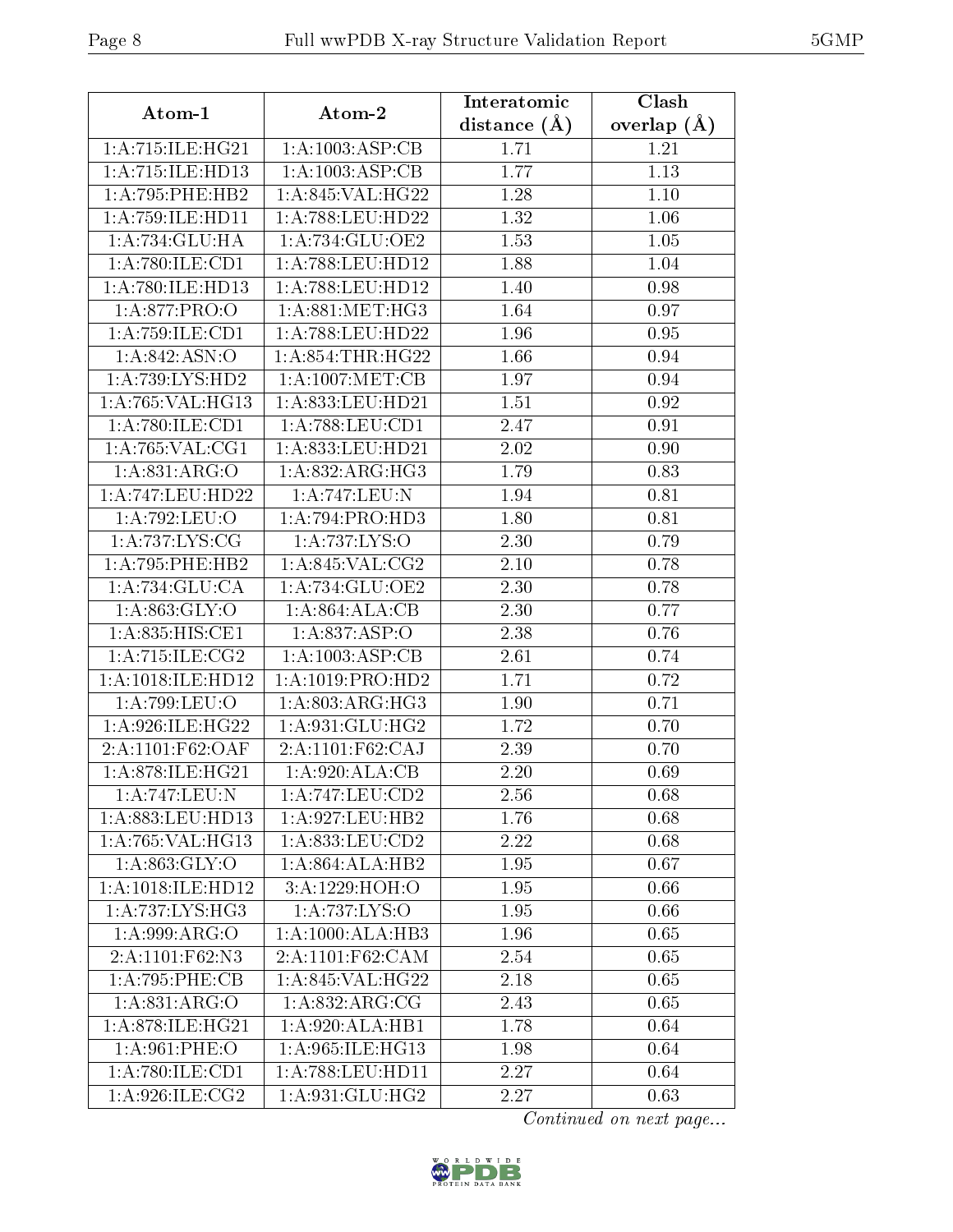| Communaca from previous page |                              | Interatomic      | Clash           |
|------------------------------|------------------------------|------------------|-----------------|
| Atom-1                       | Atom-2                       | distance $(\AA)$ | overlap $(\AA)$ |
| 1:A:904:VAL:HG12             | 1: A:947: MET:HE2            | 1.83             | 0.61            |
| 1:A:831:ARG:O                | 1: A:832:ARG:CB              | 2.49             | 0.60            |
| 1:A:747:LEU:H                | 1: A:747:LEU:CD2             | 2.14             | 0.60            |
| 1:A:731:TRP:HZ3              | 1: A:778:LEU:HD22            | 1.67             | 0.59            |
| 1: A: 759: ILE: HD12         | 1:A:759:ILE:O                | $2.01\,$         | 0.59            |
| 1: A:780: ILE: HD11          | 1: A:788:LEU:CD1             | 2.31             | 0.59            |
| 1: A:980: VAL: CG2           | 1:A:980:VAL:O                | 2.51             | 0.59            |
| 1:A:707:LEU:HD12             | 1:A:789:ILE:HD13             | 1.85             | 0.59            |
| 1:A:931:GLU:HG3              | 1: A: 932: ARG: N            | 2.18             | 0.59            |
| 1: A:793:MET:HE2             | 1: A:852: LYS: HB2           | 1.84             | 0.58            |
| 1:A:919:PRO:O                | 1: A:922: GLU:HB2            | 2.03             | 0.58            |
| 1: A:765: VAL:HGI1           | 1:A:833:LEU:HD21             | 1.84             | 0.58            |
| 1:A:879:LYS:HG2              | 1: A:915: TYR: HD2           | 1.68             | 0.58            |
| 1:A:780:ILE:HD11             | 1: A:788:LEU:HD11            | 1.86             | 0.57            |
| 1: A:724: GLY: HA2           | 1:A:748:ARG:H                | 1.69             | 0.57            |
| 1:A:759:ILE:CD1              | $1:$ A:788:LEU: $CD2$        | 2.76             | 0.57            |
| 1:A:845:VAL:O                | 1:A:845:VAL:HG22             | 2.03             | 0.57            |
| 1: A:879: LYS: HG2           | 1: A:915: TYR: CD2           | 2.41             | 0.56            |
| 1:A:715:ILE:CD1              | 1:A:1003:ASP:CB              | 2.69             | 0.56            |
| 1:A:739:LYS:CD               | 1: A:1007: MET:CB            | 2.78             | 0.55            |
| 1:A:878:ILE:HG21             | 1:A:920:ALA:HB2              | 1.87             | 0.55            |
| 1: A:898:TRP: CZ2            | $1:$ A:927:LEU:HD13          | 2.42             | 0.55            |
| 1:A:756:ASN:O                | 1:A:759:ILE:HG22             | 2.06             | 0.55            |
| 1:A:776:ARG:HH11             | 1:A:776:ARG:HB3              | 1.72             | 0.54            |
| 1: A:737: LYS: HG2           | 1: A:737:LYS:O               | 2.08             | 0.54            |
| 1:A:747:LEU:HD22             | 1:A:747:LEU:H                | 1.73             | 0.53            |
| 1: A:776:ARG:NE              | 1:A:1014:ASP:OD1             | 2.40             | 0.53            |
| 1:A:747:LEU:O                | 1:A:785:THR:H <sub>G21</sub> | 2.09             | 0.53            |
| 1: A:890: ILE:O              | 1:A:890:ILE:HG22             | 2.09             | 0.52            |
| 1:A:893:HIS:O                | 1:A:896:ASP:HB2              | 2.09             | 0.52            |
| 1: A:920:ALA:HA              | 1:A:923:ILE:HG13             | 1.91             | 0.52            |
| 1:A:733:PRO:O                | 1: A:736: GLU:CG             | 2.59             | 0.51            |
| 1: A:728: LYS: NZ            | 1: A: 1002: MET: HB2         | 2.25             | 0.50            |
| 1: A: 1002: MET:SD           | 1:A:1002:MET:N               | 2.84             | 0.50            |
| 1:A:1018:ILE:O               | 1: A: 1019: PRO: O           | 2.30             | 0.50            |
| 1:A:717:VAL:HG12             | 1: A:717: VAL:O              | 2.12             | 0.50            |
| 1:A:736:GLU:OE2              | 1: A:1016:TYR:OH             | 2.30             | 0.50            |
| 1: A:791: GLN: NE2           | 1:A:1012:ASP:OD2             | 2.44             | 0.49            |
| 1:A:835:HIS:HE1              | 1: A:837:ASP:O               | 1.90             | 0.49            |
| 1:A:999:ARG:O                | 1:A:1000:ALA:CB              | 2.61             | 0.49            |
| 1:A:845:VAL:O                | 1: A:845: VAL: CG2           | 2.59             | 0.49            |

Continued from previous page.

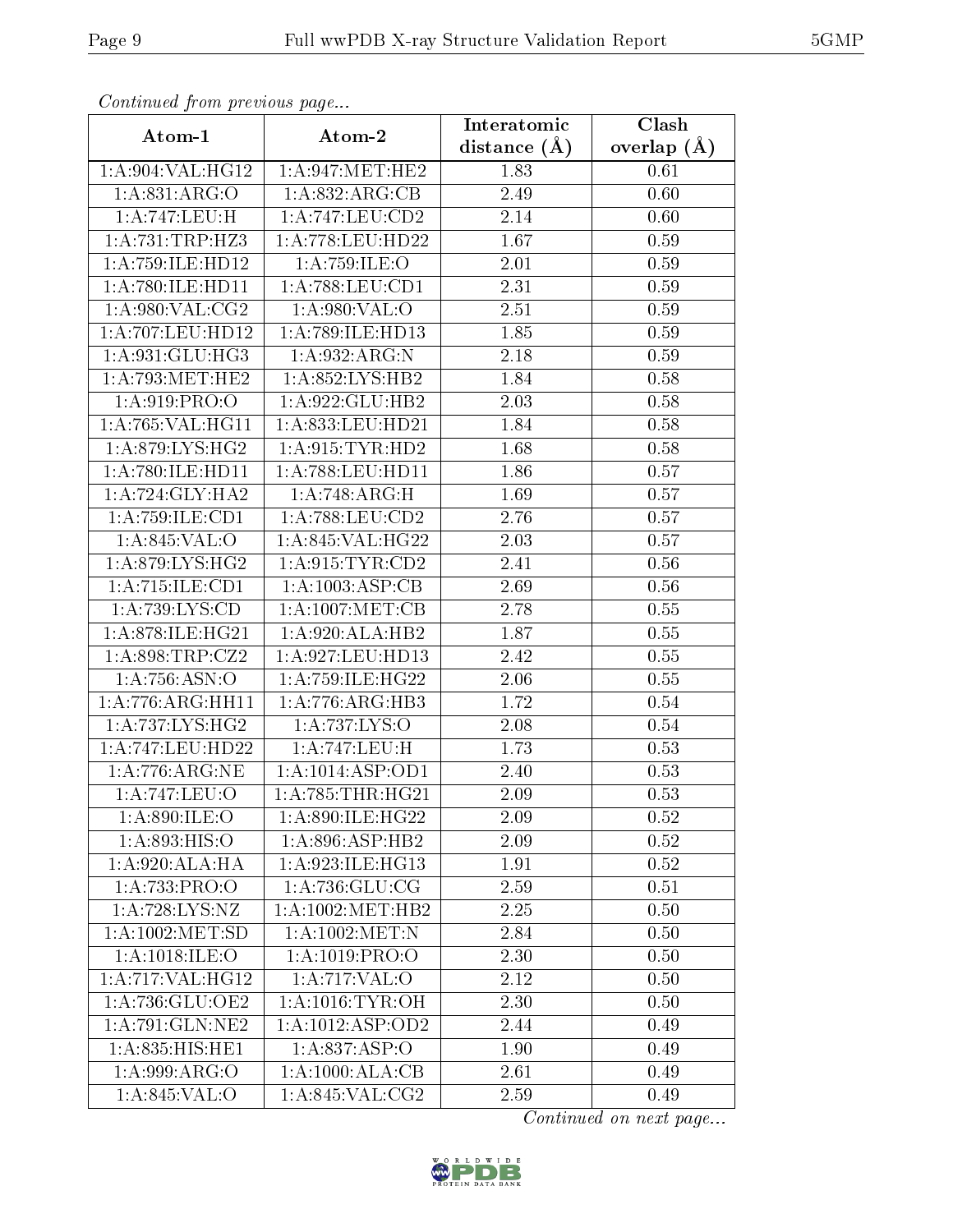| Continuea from previous page |                              | Interatomic    | Clash         |
|------------------------------|------------------------------|----------------|---------------|
| Atom-1                       | Atom-2                       | distance $(A)$ | overlap $(A)$ |
| 1:A:731:TRP:CZ3              | 1:A:778:LEU:HD22             | 2.47           | 0.49          |
| 1:A:925:SER:O                | 1: A:929: LYS:N              | 2.42           | 0.49          |
| $1:A:714:LYS:H\overline{D2}$ | 1:A:727:TYR:CG               | 2.48           | 0.49          |
| 1: A:759: ILE: CG2           | 1:A:760:LEU:N                | 2.75           | 0.49          |
| 1:A:803:ARG:HG2              | 1:A:911:GLY:HA3              | 1.94           | 0.49          |
| 1:A:815:LEU:O                | 1:A:819:VAL:HG23             | 2.13           | 0.49          |
| 1: A:718:LEU:HD21            | 1: A:728: LYS: HB2           | 1.95           | 0.48          |
| 1: A:898:TRP:CD1             | 1:A:898:TRP:C                | 2.86           | 0.48          |
| 1: A:1002: MET:O             | 1: A:1003: ASP:CB            | 2.61           | 0.48          |
| 1: A:709: GLU:OE1            | 1: A:783:THR:HG21            | 2.13           | 0.48          |
| 1: A:863: GLY:O              | 1:A:864:ALA:HB3              | 2.11           | 0.48          |
| 1:A:884:GLU:OE2              | 1: A:958: ARG: CZ            | 2.61           | 0.48          |
| 1:A:972:ALA:O                | 1:A:975:PRO:HD3              | 2.14           | 0.47          |
| 1:A:878:ILE:HD11             | 1:A:886:ILE:HD13             | 1.96           | 0.47          |
| 1: A:766:MET:HE2             | 1: A:790:MET:HG2             | 1.95           | 0.47          |
| 1: A: 733: PRO: HB2          | 1:A:736:GLU:HG3              | 1.96           | 0.47          |
| 1:A:797:CYS:HB3              | 1: A:800:ASP:HB2             | 1.97           | 0.47          |
| 1: A:831: ARG: C             | 1: A:832:ARG:CG              | 2.79           | 0.46          |
| $1:\overline{A:714:LYS:HD2}$ | 1: A:727:TYR:CD2             | 2.50           | 0.46          |
| 1:A:733:PRO:O                | 1:A:736:GLU:HG2              | 2.15           | 0.46          |
| 1:A:817:TRP:O                | 1:A:821:ILE:HD12             | 2.14           | 0.46          |
| 1:A:802:VAL:HA               | 1: A:809: ILE: CD1           | 2.44           | 0.46          |
| 1:A:926:ILE:HG22             | 1:A:931:GLU:CG               | 2.42           | 0.46          |
| 1:A:739:LYS:O                | 1: A: 1010: VAL: HA          | 2.17           | 0.45          |
| 1:A:734:GLU:HB3              | 1: A: 735: GLY: H            | 1.41           | 0.45          |
| 1:A:897:VAL:O                | 1: A:900: TYR: HB3           | 2.16           | 0.45          |
| 1: A: 1018: ILE: CD1         | 3:A:1229:HOH:O               | 2.58           | 0.45          |
| 1:A:733:PRO:O                | $1:A:736:\overline{GLU:HG3}$ | 2.17           | 0.45          |
| 1: A: 759: ILE: HA           | 1:A:759:ILE:HD13             | 1.77           | 0.45          |
| 1: A:881: MET:HE3            | 1: A:885: SER:HB3            | 1.98           | 0.44          |
| 1: A:740: ILE: HG22          | 1:A:742:VAL:HG13             | 1.99           | 0.44          |
| 1: A:898:TRP:CH2             | 1: A:927:LEU:HD13            | 2.52           | 0.44          |
| 1: A:736: GLU:HG2            | 1:A:736:GLU:H                | 1.52           | 0.44          |
| 1:A:877:PRO:O                | 1: A:881:MET:CG              | 2.52           | 0.44          |
| 1:A:781:CYS:HB3              | 1: A:787: GLN: HB2           | 1.99           | 0.44          |
| 1: A:908:MET:HG3             | 1: A:947: MET:HE1            | 2.00           | 0.44          |
| 1: A: 759: ILE: HD12         | 1: A:788:LEU:CD2             | 2.47           | 0.43          |
| 1:A:980:VAL:HG22             | 1:A:980:VAL:O                | 2.19           | 0.43          |
| 1: A:1018: ILE: HA           | 1:A:1018:ILE:HD13            | 1.74           | 0.43          |
| 1:A:732:ILE:HD13             | 1: A:739: LYS: HG2           | 2.01           | 0.43          |
| 1:A:926:ILE:CG2              | 1:A:931:GLU:CG               | 2.94           | 0.43          |

Continued from previous page.

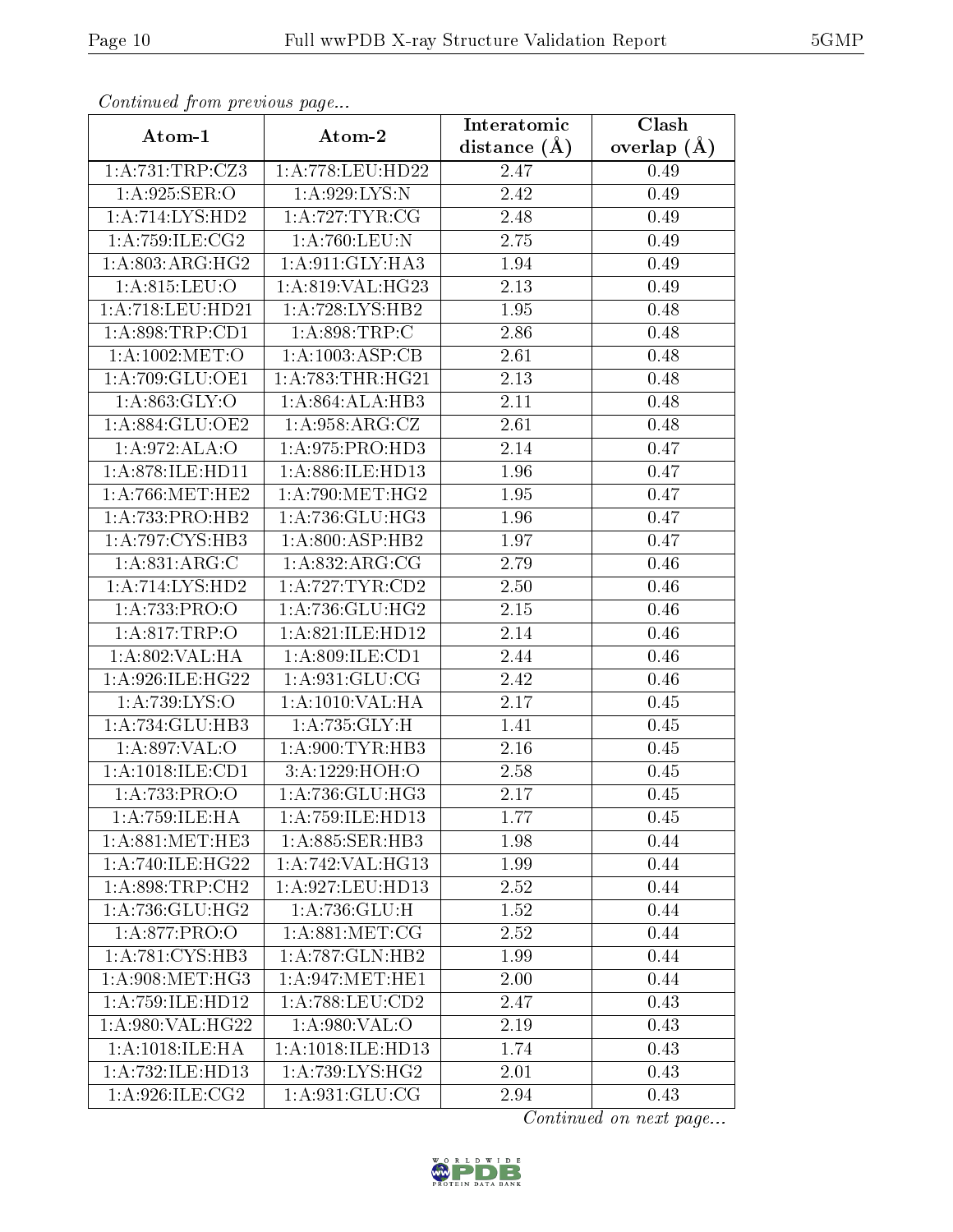| Atom-1              | Atom-2               | Interatomic    | Clash           |
|---------------------|----------------------|----------------|-----------------|
|                     |                      | distance $(A)$ | overlap $(\AA)$ |
| 1: A:961:PHE:HA     | 1: A:964:LEU:HD12    | 2.01           | 0.43            |
| 1: A:926: ILE: HG22 | 1: A:931: GLU:HB3    | 2.02           | 0.42            |
| 1:A:942:ASP:OD2     | 1:A:942:ASP:N        | 2.51           | 0.42            |
| 1: A:847:THR:OG1    | 1: A:849: GLN: HG2   | 2.20           | 0.42            |
| 1:A:726:VAL:HA      | 1:A:744:ILE:O        | 2.18           | 0.41            |
| 1: A:892:THR:OG1    | 1:A:893:HIS:N        | 2.53           | 0.41            |
| 1: A:922: GLU:OE1   | 1: A:922: GLU: HA    | 2.20           | 0.41            |
| 1: A:918: ILE: CD1  | 1:A:926:ILE:CD1      | 2.98           | 0.41            |
| 1: A:728: LYS: HZ2  | 1: A: 1002: MET: HB2 | 1.86           | 0.41            |
| 1: A:884: GLU: H    | 1: A:884: GLU: HG3   | 1.26           | 0.41            |
| 1: A:831: ARG:HD2   | 1: A:831: ARG: HA    | 1.40           | 0.41            |
| 1:A:795:PHE:CB      | 1: A:845: VAL: CG2   | 2.92           | 0.40            |
| 1:A:776:ARG:HH11    | 1:A:776:ARG:CB       | 2.34           | 0.40            |
| 1:A:780:ILE:HD12    | 1: A:788:LEU:CD1     | 2.43           | 0.40            |
| 1: A:989: LEU:O     | 1: A:990: PRO:CC     | 2.58           | 0.40            |
| 1: A:909:THR:HB     | 1: A:912: SER: HB2   | 2.03           | 0.40            |

Continued from previous page...

There are no symmetry-related clashes.

### 5.3 Torsion angles (i)

#### 5.3.1 Protein backbone  $(i)$

In the following table, the Percentiles column shows the percent Ramachandran outliers of the chain as a percentile score with respect to all X-ray entries followed by that with respect to entries of similar resolution.

The Analysed column shows the number of residues for which the backbone conformation was analysed, and the total number of residues.

| Mol   Chain | Analysed Favoured   Allowed   Outliers   Percentiles |  |                                                                          |
|-------------|------------------------------------------------------|--|--------------------------------------------------------------------------|
|             | $300/331(91\%)$   292 (97\%)   8 (3\%)               |  | $\begin{array}{ c c c c }\n\hline\n\text{100} & \text{100}\n\end{array}$ |

There are no Ramachandran outliers to report.

#### 5.3.2 Protein sidechains  $(i)$

In the following table, the Percentiles column shows the percent sidechain outliers of the chain as a percentile score with respect to all X-ray entries followed by that with respect to entries of similar resolution.

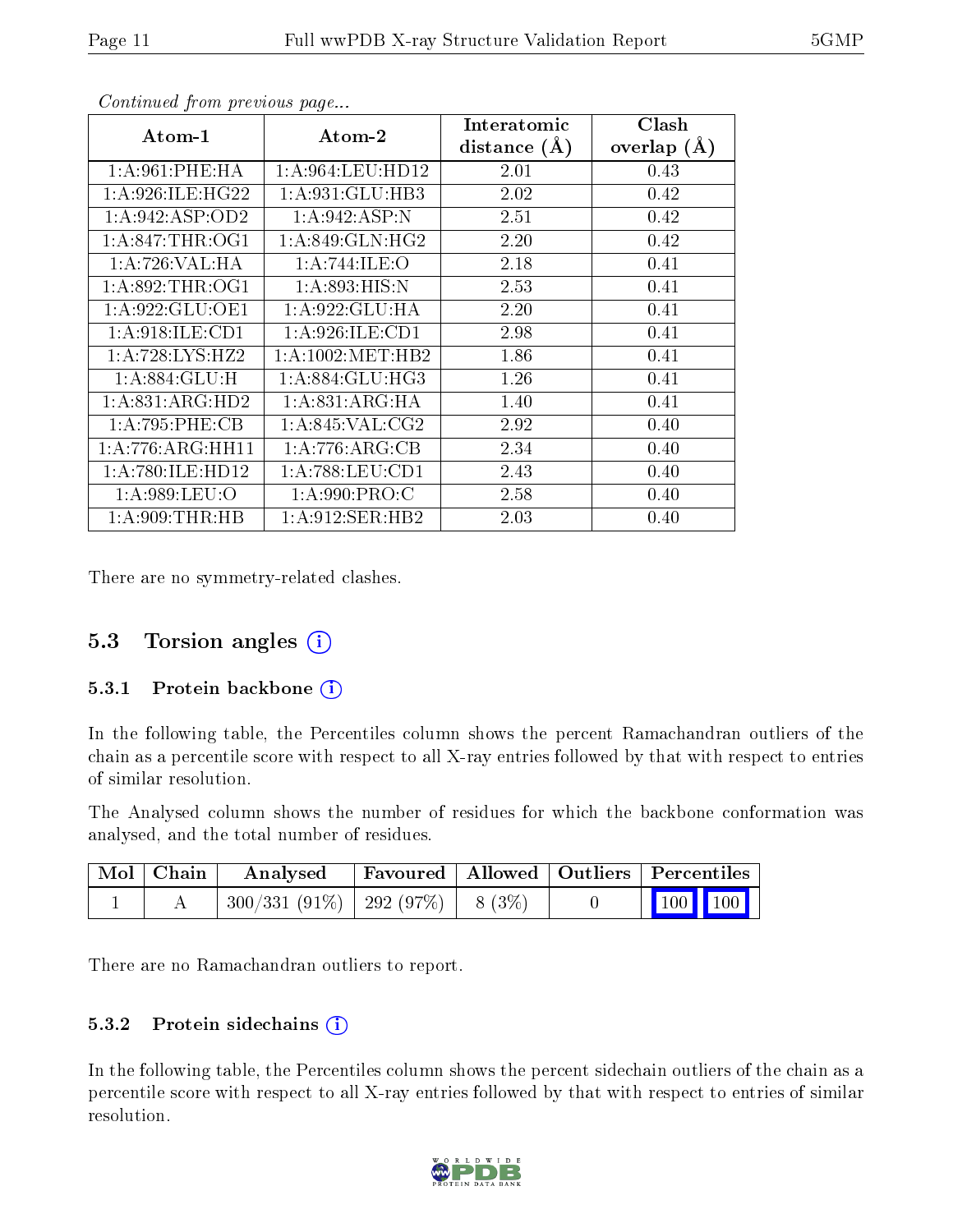The Analysed column shows the number of residues for which the sidechain conformation was analysed, and the total number of residues.

| Mol   Chain | Rotameric   Outliers   Percentiles<br>Analysed |                            |  |  |
|-------------|------------------------------------------------|----------------------------|--|--|
|             | $251/288$ (87\%)                               | 203 (81%)   48 (19%)   1 4 |  |  |

All (48) residues with a non-rotameric sidechain are listed below:

| Mol            | Chain                                                                   | $\operatorname{Res}% \left( \mathcal{N}\right) \equiv\operatorname*{Res}\left( \mathcal{N}\right)$ | Type                    |
|----------------|-------------------------------------------------------------------------|----------------------------------------------------------------------------------------------------|-------------------------|
| $\mathbf{1}$   | $\overline{A}$                                                          | 697                                                                                                | $\overline{\text{GLU}}$ |
| $\overline{1}$ | $\overline{A}$                                                          | 703                                                                                                | <b>LEU</b>              |
| $\overline{1}$ | $\overline{A}$                                                          | 714                                                                                                | <b>LYS</b>              |
| $\overline{1}$ | $\overline{A}$                                                          | 725                                                                                                | <b>THR</b>              |
| $\overline{1}$ | $\overline{A}$                                                          | 726                                                                                                | $\overline{\text{VAL}}$ |
| $\overline{1}$ | $\frac{\overline{A}}{\overline{A}}$                                     | $730\,$                                                                                            | LEU                     |
| $\overline{1}$ |                                                                         | $\overline{732}$                                                                                   | ILE                     |
| $\overline{1}$ | $\overline{A}$                                                          | 734                                                                                                | $\overline{\text{GLU}}$ |
| $\overline{1}$ | $\overline{A}$                                                          | 737                                                                                                | $\overline{\text{LYS}}$ |
| $\mathbf{1}$   |                                                                         | 745                                                                                                | <b>LYS</b>              |
| $\mathbf{1}$   |                                                                         | 747                                                                                                | LEU                     |
| $\overline{1}$ | $\frac{\overline{A}}{\overline{A}}$ $\frac{\overline{A}}{\overline{A}}$ | 748                                                                                                | $\overline{\rm{ARG}}$   |
| $\overline{1}$ |                                                                         | $\overline{752}$                                                                                   | $\overline{\text{SER}}$ |
| $\overline{1}$ | $\frac{\overline{A}}{\overline{A}}$ $\frac{\overline{A}}{\overline{A}}$ | 759                                                                                                | <b>ILE</b>              |
| $\mathbf{1}$   |                                                                         | 766                                                                                                | MET                     |
| $\mathbf{1}$   |                                                                         | 768                                                                                                | $\overline{\text{SER}}$ |
| $\overline{1}$ |                                                                         | 776                                                                                                | $\rm{ARG}$              |
| $\overline{1}$ | $\frac{\overline{A}}{\overline{A}}$ $\frac{\overline{A}}{\overline{A}}$ | 784                                                                                                | $\overline{\text{SER}}$ |
| $\overline{1}$ |                                                                         | 786                                                                                                | <b>VAL</b>              |
| $\mathbf{1}$   |                                                                         | 788                                                                                                | LEU                     |
| $\overline{1}$ |                                                                         | 792                                                                                                | LEU                     |
| $\overline{1}$ | $\overline{A}$                                                          | 806                                                                                                | $\overline{\text{LYS}}$ |
| $\overline{1}$ | $\overline{A}$                                                          | 808                                                                                                | <b>ASN</b>              |
| $\overline{1}$ | $\overline{A}$                                                          | $8\overline{3}\overline{1}$                                                                        | $\overline{\rm{ARG}}$   |
| $\overline{1}$ | $\overline{A}$                                                          | 845                                                                                                | $\overline{\text{VAL}}$ |
| $\mathbf{1}$   | $\overline{A}$                                                          | 849                                                                                                | $\overline{\text{GLN}}$ |
| $\overline{1}$ | $\overline{A}$                                                          | 855                                                                                                | <b>ASP</b>              |
| $\overline{1}$ | $\overline{A}$                                                          | $\overline{884}$                                                                                   | $\overline{{\rm GLU}}$  |
| $\mathbf{1}$   | $\overline{\rm A}$                                                      | 889                                                                                                | $\overline{\rm{ARG}}$   |
| $\mathbf{1}$   | A                                                                       | 892                                                                                                | THR                     |
| $\mathbf{1}$   | $\overline{A}$                                                          | 895                                                                                                | SER                     |
| $\mathbf 1$    | $\overline{\rm A}$                                                      | 898                                                                                                | $TR\overline{P}$        |
| $\mathbf{1}$   | $\overline{A}$                                                          | 918                                                                                                | <b>ILE</b>              |
| $\mathbf 1$    | A                                                                       | 921                                                                                                | <b>SER</b>              |
| $\mathbf 1$    | A                                                                       | 922                                                                                                | GLU                     |

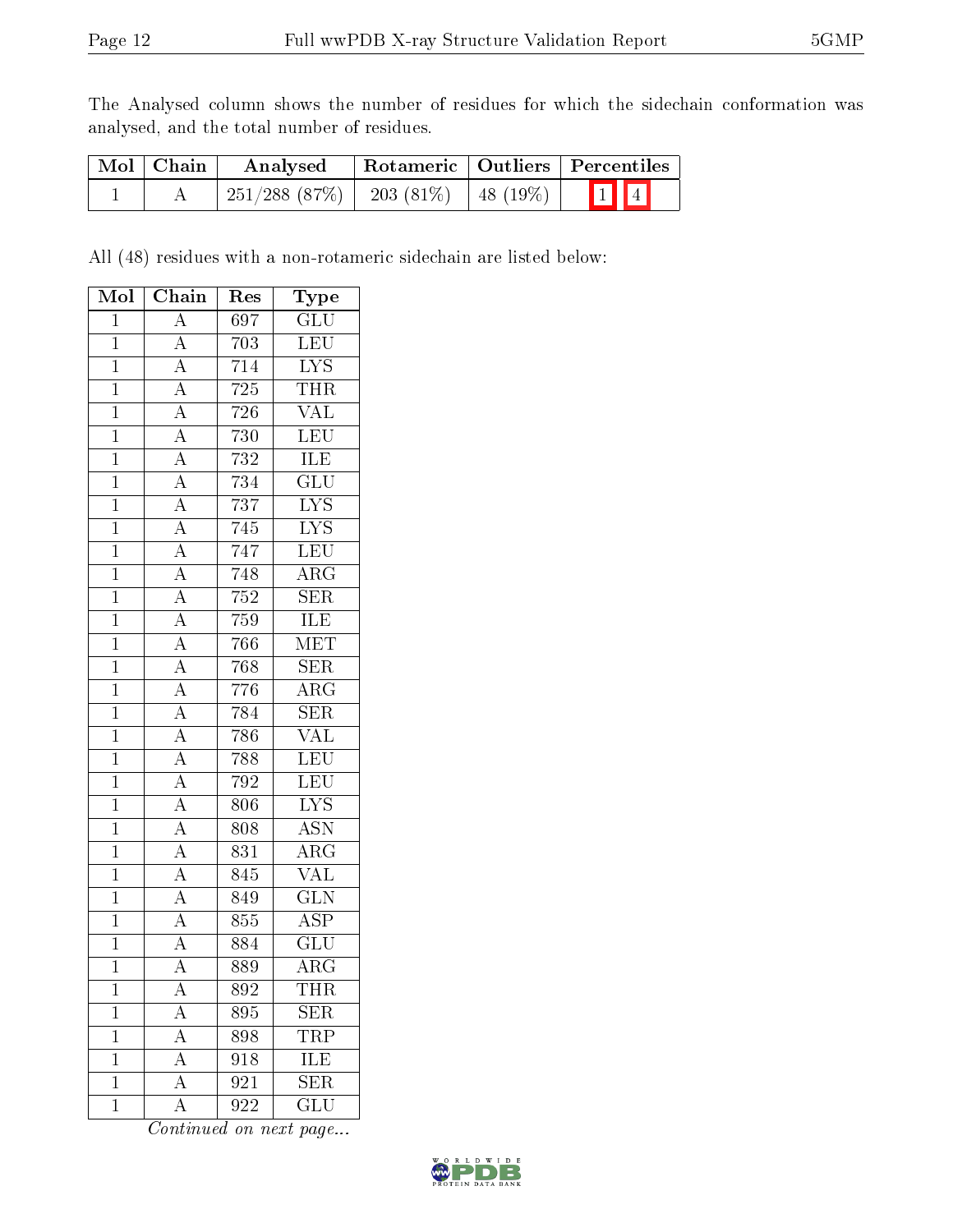| Mol            | Chain            | Res  | Type       |
|----------------|------------------|------|------------|
| $\mathbf 1$    | А                | 924  | <b>SER</b> |
| $\mathbf{1}$   | $\overline{A}$   | 925  | <b>SER</b> |
| $\mathbf{1}$   | A                | 928  | GLU        |
| $\mathbf 1$    | А                | 942  | <b>ASP</b> |
| 1              | $\boldsymbol{A}$ | 953  | ILE        |
| $\mathbf{1}$   | $\bf{A}$         | 960  | <b>LYS</b> |
| $\mathbf{1}$   | $\boldsymbol{A}$ | 962  | $\rm{ARG}$ |
| $\mathbf 1$    | $\bf{A}$         | 966  | ILE        |
| $\overline{1}$ | $\bf{A}$         | 973  | $\rm{ARG}$ |
| $\mathbf{1}$   | $\boldsymbol{A}$ | 980  | <b>VAL</b> |
| $\mathbf{1}$   | $\overline{A}$   | 987  | <b>MET</b> |
| $\mathbf{1}$   | А                | 1002 | <b>MET</b> |
| 1              | А                | 1018 | ILE        |

Continued from previous page...

Some sidechains can be flipped to improve hydrogen bonding and reduce clashes. All (1) such sidechains are listed below:

| Mol | Chain $\vert$ Res | "pe- |
|-----|-------------------|------|
|     |                   |      |

#### 5.3.3 RNA (i)

There are no RNA molecules in this entry.

### 5.4 Non-standard residues in protein, DNA, RNA chains (i)

There are no non-standard protein/DNA/RNA residues in this entry.

### 5.5 Carbohydrates  $(i)$

There are no carbohydrates in this entry.

## 5.6 Ligand geometry  $(i)$

1 ligand is modelled in this entry.

In the following table, the Counts columns list the number of bonds (or angles) for which Mogul statistics could be retrieved, the number of bonds (or angles) that are observed in the model and the number of bonds (or angles) that are defined in the Chemical Component Dictionary. The Link column lists molecule types, if any, to which the group is linked. The Z score for a bond

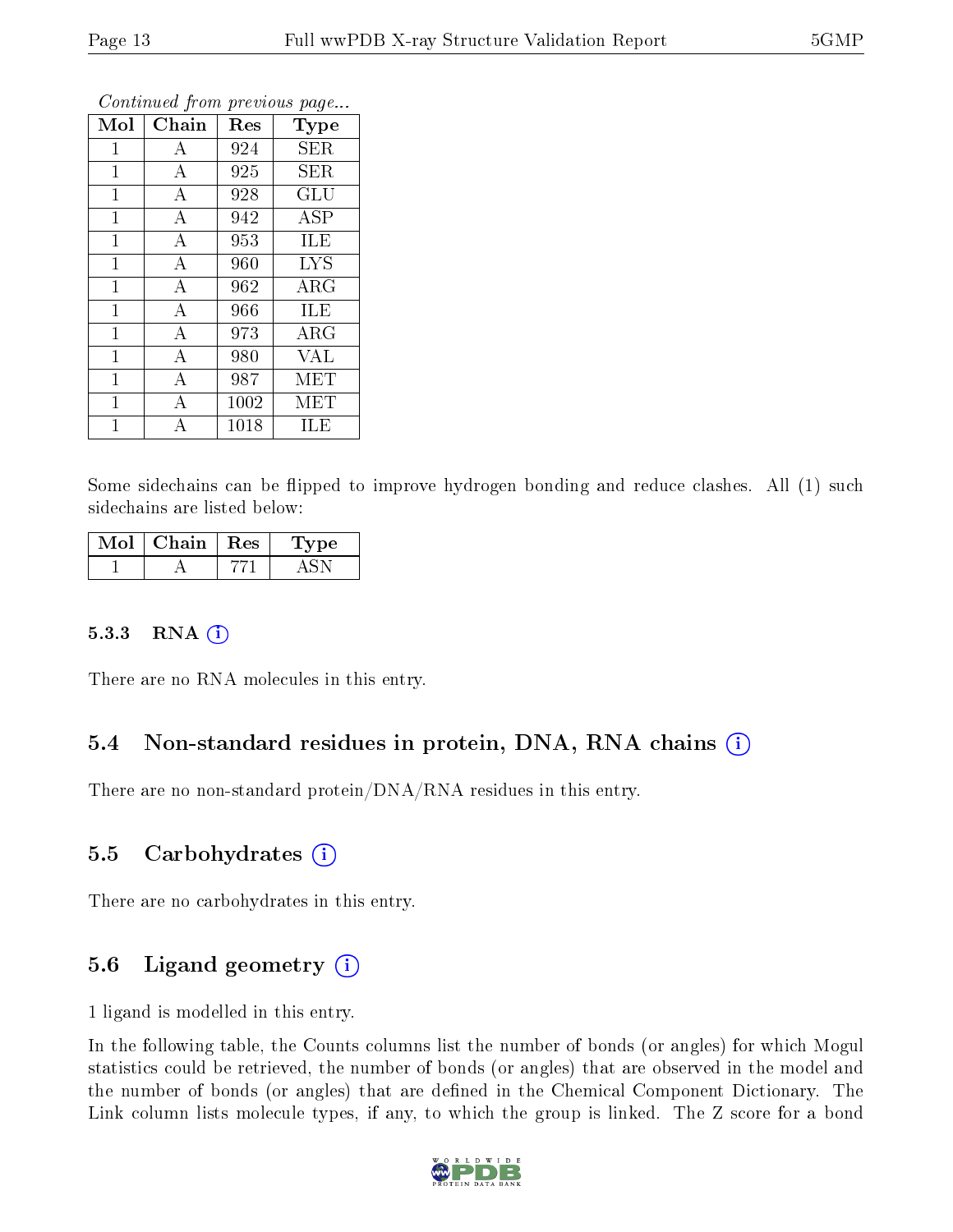length (or angle) is the number of standard deviations the observed value is removed from the expected value. A bond length (or angle) with  $|Z| > 2$  is considered an outlier worth inspection. RMSZ is the root-mean-square of all Z scores of the bond lengths (or angles).

| $\operatorname{Mol}$ | ${\rm Res}$<br>$\mid$ Chain<br>$ $ Type $ $ |  | Link | Bond lengths |            |         | Bond angles          |          |         |         |
|----------------------|---------------------------------------------|--|------|--------------|------------|---------|----------------------|----------|---------|---------|
|                      |                                             |  |      | Counts       | RMSZ       | $\# Z $ | Counts               | RMSZ     | $\# Z $ |         |
|                      | F62                                         |  | 101  |              | 41, 43, 43 | 2.47    | $\frac{12(29\%)}{1}$ | 52,61,61 | 2.84    | 15(28%) |

In the following table, the Chirals column lists the number of chiral outliers, the number of chiral centers analysed, the number of these observed in the model and the number defined in the Chemical Component Dictionary. Similar counts are reported in the Torsion and Rings columns. '-' means no outliers of that kind were identified.

|     |             |                                   | Mol   Type   Chain   Res   Link   Chirals   Torsions   Rings |  |
|-----|-------------|-----------------------------------|--------------------------------------------------------------|--|
| F62 | $\mid$ 1101 | <b>Contract Contract Contract</b> | $\mid$ 2/20/30/30 $\mid$ 0/5/5/5 $\mid$                      |  |

| Mol            | Chain | Res  | <b>Type</b> | Atoms          | Z       | Observed $(A)$ | Ideal(A) |
|----------------|-------|------|-------------|----------------|---------|----------------|----------|
| $\overline{2}$ | А     | 1101 | F62         | CBJ-NBS        | $-9.94$ | 1.32           | 1.45     |
| $\overline{2}$ | А     | 1101 | F62         | $CAB-CBF$      | $-6.48$ | 1.38           | 1.51     |
| $\overline{2}$ | А     | 1101 | F62         | CAR-CAS        | 4.37    | 1.51           | 1.30     |
| 2              | А     | 1101 | F62         | CBG-NBA        | $-4.35$ | 1.32           | 1.41     |
| $\overline{2}$ | А     | 1101 | F62         | $C6-C5$        | $-3.55$ | 1.38           | 1.42     |
| $\overline{2}$ | А     | 1101 | F62         | CBK-NBB        | $-2.96$ | 1.31           | 1.39     |
| $\overline{2}$ | А     | 1101 | F62         | $C6-N1$        | 2.56    | 1.37           | 1.32     |
| $\overline{2}$ | А     | 1101 | F62         | $C5-C4$        | $-2.46$ | 1.38           | 1.41     |
| $\overline{2}$ | А     | 1101 | F62         | CBM-NBS        | $-2.39$ | 1.33           | 1.37     |
| $\overline{2}$ | А     | 1101 | F62         | CAS-CBE        | 2.37    | 1.52           | 1.48     |
| $\mathcal{P}$  | А     | 1101 | F62         | $C2-NBB$       | $-2.08$ | 1.32           | 1.36     |
| $\overline{2}$ | А     | 1101 | F62         | <b>CBI-NBR</b> | $-2.06$ | 1.33           | 1.38     |

All (12) bond length outliers are listed below:

All (15) bond angle outliers are listed below:

| Mol            | Chain | Res  | Type | Atoms       | $\mathbf{Z}$ | Observed $(°)$ | Ideal $(°)$ |
|----------------|-------|------|------|-------------|--------------|----------------|-------------|
| $\overline{2}$ | А     | 1101 | F62  | CAR-CAS-CBE | $-11.82$     | 108.75         | 122.27      |
| 2              | А     | 1101 | F62  | CBG-NBA-CBE | $-7.75$      | 116.56         | 128.26      |
| 2              | А     | 1101 | F62  | $N1-C2-N3$  | $-5.53$      | 121.18         | 126.52      |
| 2              | A     | 1101 | F62  | CAK-CBJ-NBS | 5.37         | 124.23         | 119.24      |
| 2              | А     | 1101 | F62  | CAW-NBR-CAV | 4.77         | 122.05         | 111.52      |
| 2              | А     | 1101 | F62  | CAA-OBC-CBL | $-4.68$      | 110.47         | 117.53      |
| $\overline{2}$ | А     | 1101 | F62  | $C2-N3-C4$  | 4.67         | 120.58         | 115.28      |
| 2              | А     | 1101 | F62  | $C6-N1-C2$  | 3.14         | 120.54         | 115.88      |
| 2              | А     | 1101 | F62  | CBK-NBB-C2  | $-3.09$      | 120.27         | 129.60      |

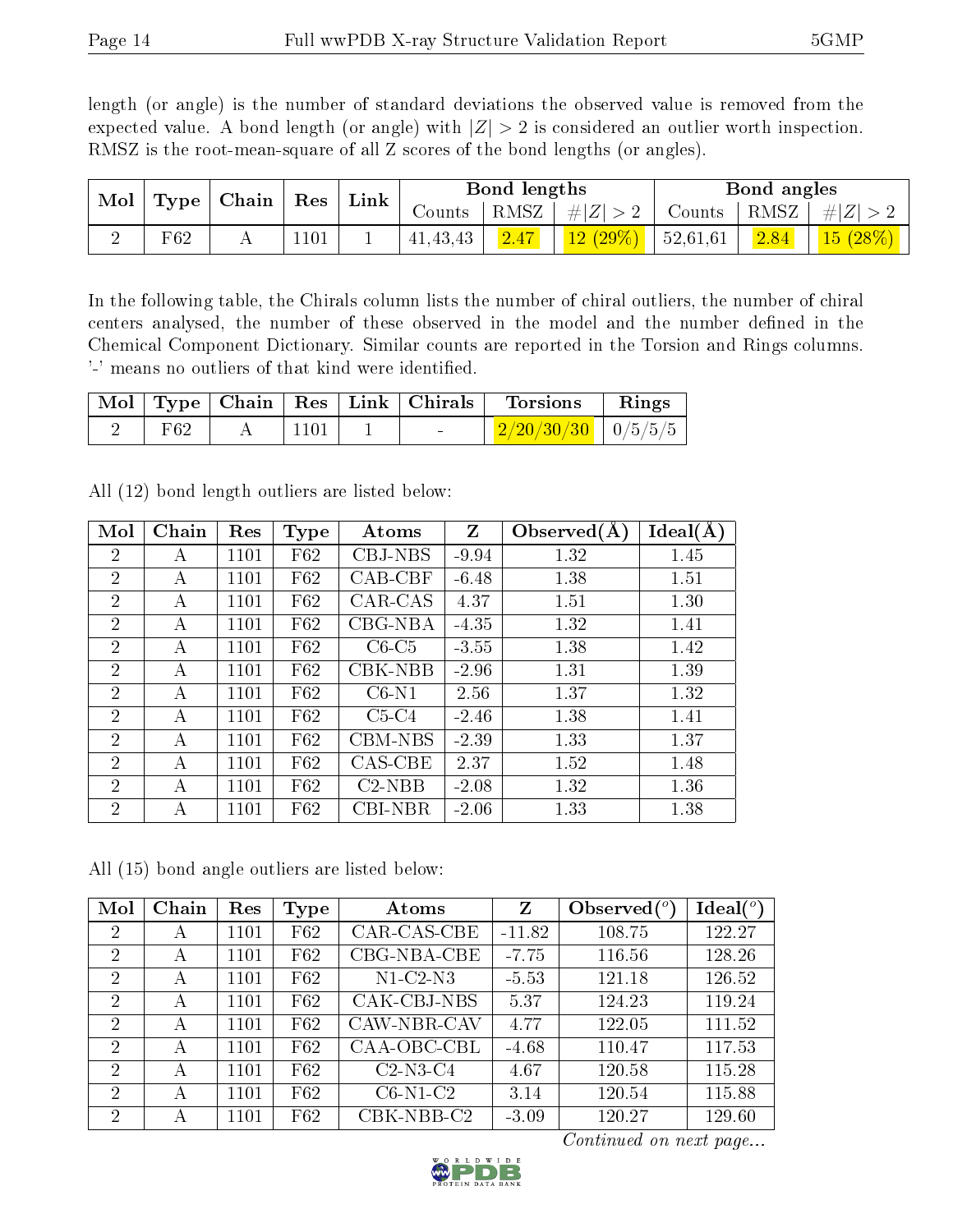| Mol           | Chain | Res  | <b>Type</b> | Atoms       |         | Observed $(^\circ)$ | Ideal $(^\circ)$ |
|---------------|-------|------|-------------|-------------|---------|---------------------|------------------|
| 2             |       | 1101 | F62         | CAP-CBI-NBR | $-3.07$ | 118.03              | 121.33           |
|               |       | 1101 | F62         | CAS-CBE-NBA | 2.78    | 115.67              | 113.84           |
| 2             |       | 1101 | F62         | CBJ-CAO-CBG | 2.76    | 121.42              | 118.48           |
| $\mathcal{D}$ |       | 1101 | F62         | CAO-CBJ-NBS | $-2.75$ | 115.43              | 119.26           |
| 2             |       | 1101 | F62         | $C5-C4-N3$  | $-2.56$ | 120.40              | 123.63           |
|               |       | 1101 | F62         | $N3-C4-NBS$ | 2.10    | 120.15              | 114.95           |

Continued from previous page...

There are no chirality outliers.

All (2) torsion outliers are listed below:

| $Mol$   Chain | Res  | ' 'Type'. | Atoms           |
|---------------|------|-----------|-----------------|
|               | 1101 | F62       | CAR-CAS-CBE-OAF |
|               |      | F62       | CAR-CAS-CBE-NBA |

There are no ring outliers.

1 monomer is involved in 2 short contacts:

|  |     | Mol   Chain   Res   Type   Clashes   Symm-Clashes |
|--|-----|---------------------------------------------------|
|  | F62 |                                                   |

The following is a two-dimensional graphical depiction of Mogul quality analysis of bond lengths, bond angles, torsion angles, and ring geometry for all instances of the Ligand of Interest. In addition, ligands with molecular weight > 250 and outliers as shown on the validation Tables will also be included. For torsion angles, if less then 5% of the Mogul distribution of torsion angles is within 10 degrees of the torsion angle in question, then that torsion angle is considered an outlier. Any bond that is central to one or more torsion angles identified as an outlier by Mogul will be highlighted in the graph. For rings, the root-mean-square deviation (RMSD) between the ring in question and similar rings identified by Mogul is calculated over all ring torsion angles. If the average RMSD is greater than 60 degrees and the minimal RMSD between the ring in question and any Mogul-identified rings is also greater than 60 degrees, then that ring is considered an outlier. The outliers are highlighted in purple. The color gray indicates Mogul did not find sufficient equivalents in the CSD to analyse the geometry.

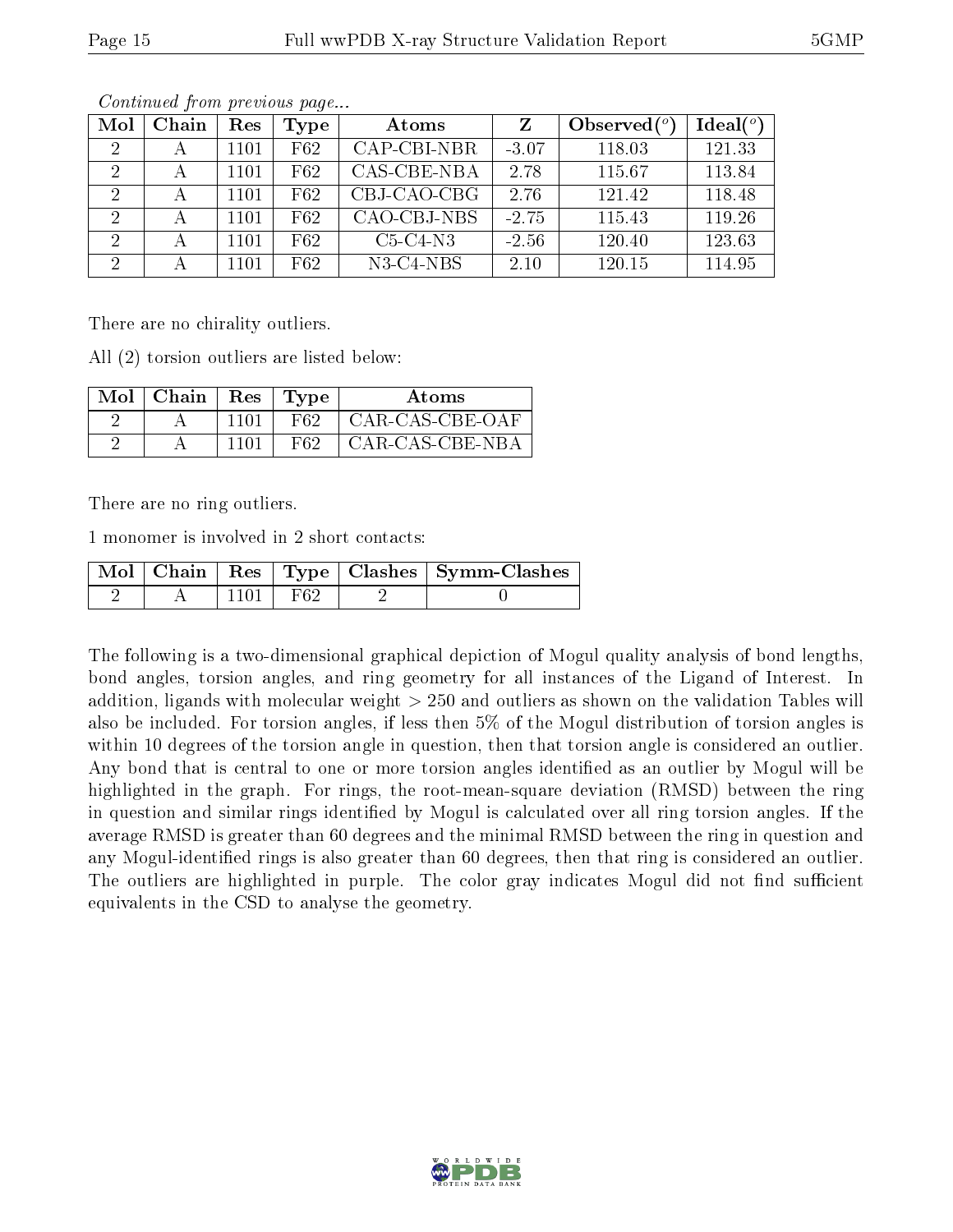

## 5.7 [O](https://www.wwpdb.org/validation/2017/XrayValidationReportHelp#nonstandard_residues_and_ligands)ther polymers (i)

There are no such residues in this entry.

## 5.8 Polymer linkage issues (i)

There are no chain breaks in this entry.

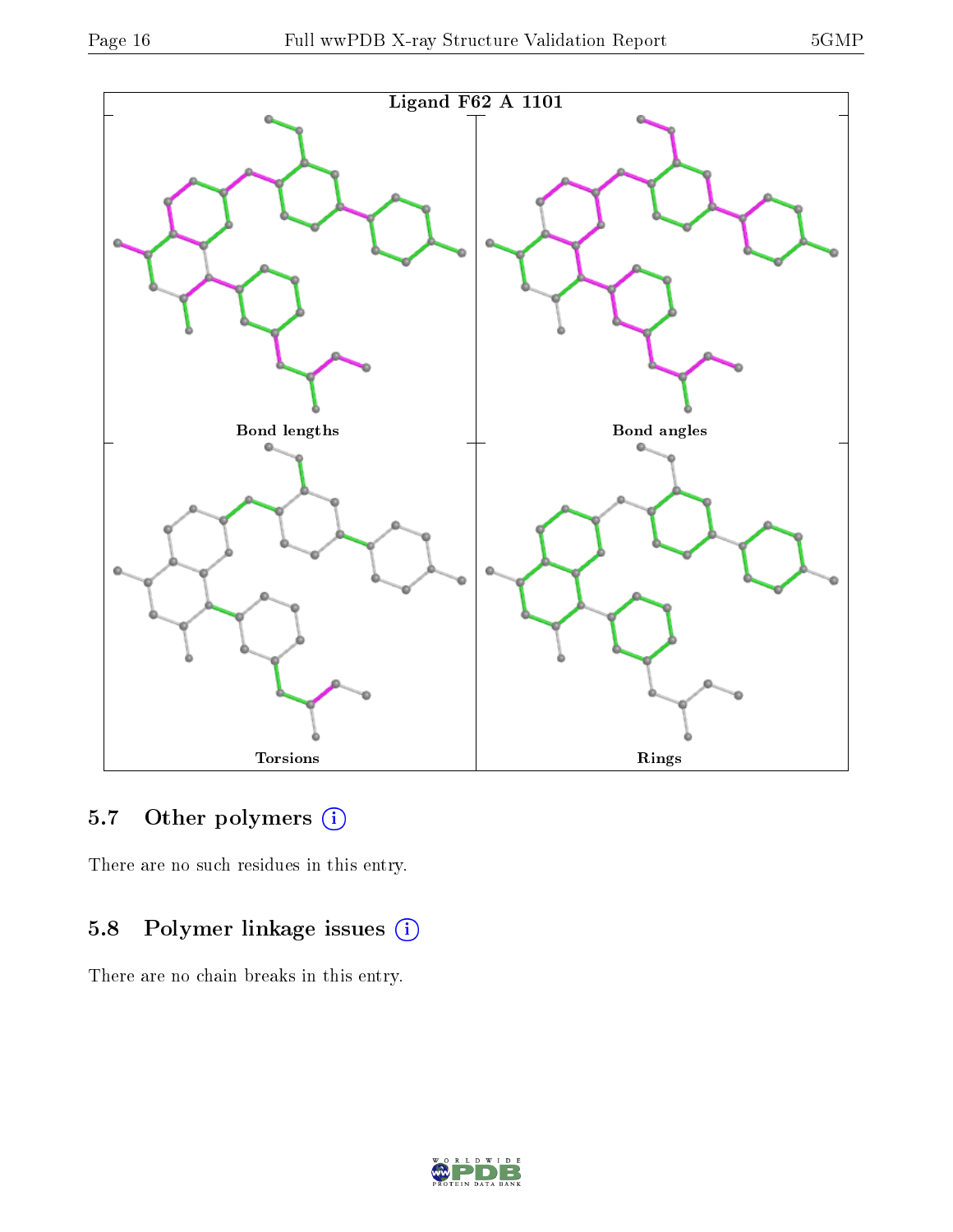# 6 Fit of model and data  $(i)$

## 6.1 Protein, DNA and RNA chains  $(i)$

In the following table, the column labelled  $#RSRZ> 2'$  contains the number (and percentage) of RSRZ outliers, followed by percent RSRZ outliers for the chain as percentile scores relative to all X-ray entries and entries of similar resolution. The OWAB column contains the minimum, median,  $95<sup>th</sup>$  percentile and maximum values of the occupancy-weighted average B-factor per residue. The column labelled ' $Q< 0.9$ ' lists the number of (and percentage) of residues with an average occupancy less than 0.9.

| $\mid$ Mol $\mid$ Chain | Analysed      | $^+$ <rsrz> <math>^-</math></rsrz> | $\#\text{RSRZ}\text{>2}$                     | $\rm{OWAB}(\AA^2)$   Q<0.9 |  |
|-------------------------|---------------|------------------------------------|----------------------------------------------|----------------------------|--|
|                         | 305/331 (92%) | 0.36                               | 25 (8%)   11   6   12, 38, 102, 149   1 (0%) |                            |  |

All (25) RSRZ outliers are listed below:

| Mol            | $\overline{\text{Chain}}$ | Res               | Type                    | <b>RSRZ</b>      |
|----------------|---------------------------|-------------------|-------------------------|------------------|
| $\mathbf{1}$   | $\overline{A}$            | 1003              | $\overline{\text{ASP}}$ | 7.8              |
| $\overline{1}$ | $\overline{A}$            | 750               | <b>ALA</b>              | $7.2\,$          |
| $\overline{1}$ | $\overline{\rm A}$        | 748               | $\overline{\rm{ARG}}$   | 5.0              |
| $\overline{1}$ | $\overline{A}$            | 922               | $\overline{{\rm GLU}}$  | 4.5              |
| $\overline{1}$ | $\overline{\rm A}$        | 753               | $\overline{\text{PRO}}$ | $\overline{4.2}$ |
| $\overline{1}$ | $\overline{\rm A}$        | 751               | <b>THR</b>              | $\overline{3}.9$ |
| $\mathbf{1}$   | $\overline{A}$            | 720               | <b>SER</b>              | 3.2              |
| $\overline{1}$ | $\overline{\rm A}$        | 862               | <b>LEU</b>              | 3.0              |
| $\overline{1}$ | $\overline{\rm A}$        | 1004              | $\overline{{\rm GLU}}$  | 2.9              |
| $\overline{1}$ | $\overline{A}$            | 747               | <b>LEU</b>              | 2.9              |
| $\mathbf{1}$   | $\overline{\rm A}$        | 920               | $\overline{\rm ALA}$    | $2.6\,$          |
| $\overline{1}$ | $\overline{A}$            | 987               | <b>MET</b>              | $\overline{2.5}$ |
| $\overline{1}$ | $\overline{\rm A}$        | 921               | <b>SER</b>              | 2.5              |
| $\mathbf{1}$   | $\overline{\rm A}$        | 919               | PRO                     | 2.4              |
| $\overline{1}$ | $\overline{\rm A}$        | 752               | SER                     | 2.4              |
| $\overline{1}$ | $\overline{A}$            | 721               | <b>GLY</b>              | 2.4              |
| $\overline{1}$ | $\overline{A}$            | $\overline{1002}$ | $\overline{\text{MET}}$ | $\overline{2.2}$ |
| $\mathbf{1}$   | $\overline{\rm A}$        | 860               | <b>LYS</b>              | $2.2\,$          |
| $\overline{1}$ | $\overline{\rm A}$        | 749               | GLU                     | 2.2              |
| $\overline{1}$ | $\overline{A}$            | 863               | $\overline{\text{GLY}}$ | 2.2              |
| $\overline{1}$ | $\overline{\rm A}$        | 861               | LEU                     | 2.1              |
| $\overline{1}$ | $\overline{A}$            | 876               | <b>VAL</b>              | 2.1              |
| $\overline{1}$ | $\overline{A}$            | 999               | $AR\overline{G}$        | 2.1              |
| $\overline{1}$ | $\overline{\rm A}$        | 722               | $\overline{\rm ALA}$    | $2.0\,$          |
| $\mathbf{1}$   | A                         | 988               | <b>HIS</b>              | 2.0              |

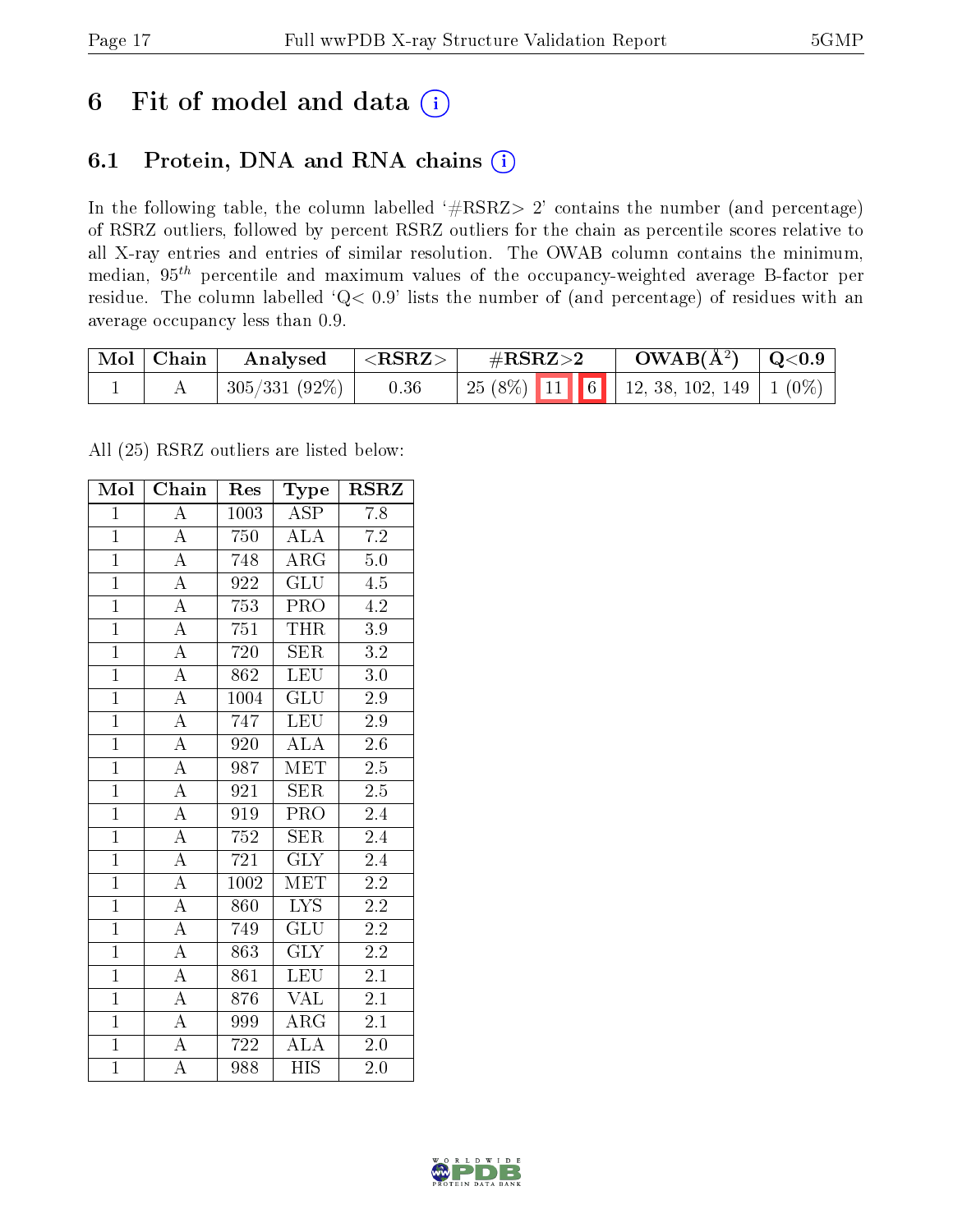### 6.2 Non-standard residues in protein, DNA, RNA chains  $(i)$

There are no non-standard protein/DNA/RNA residues in this entry.

### 6.3 Carbohydrates  $(i)$

There are no carbohydrates in this entry.

### 6.4 Ligands  $(i)$

In the following table, the Atoms column lists the number of modelled atoms in the group and the number defined in the chemical component dictionary. The B-factors column lists the minimum, median,  $95<sup>th</sup>$  percentile and maximum values of B factors of atoms in the group. The column labelled  $Q < 0.9$ ' lists the number of atoms with occupancy less than 0.9.

|     |  |                         |  | $\boxed{\text{ Mol}}$ Type   Chain   Res   Atoms   RSCC   RSR   B-factors $(\AA^2)$   Q<0.9 |  |
|-----|--|-------------------------|--|---------------------------------------------------------------------------------------------|--|
| F62 |  | $1101$   $39/39$   0.94 |  | 26, 43, 70, 77                                                                              |  |

The following is a graphical depiction of the model fit to experimental electron density of all instances of the Ligand of Interest. In addition, ligands with molecular weight  $> 250$  and outliers as shown on the geometry validation Tables will also be included. Each fit is shown from different orientation to approximate a three-dimensional view.